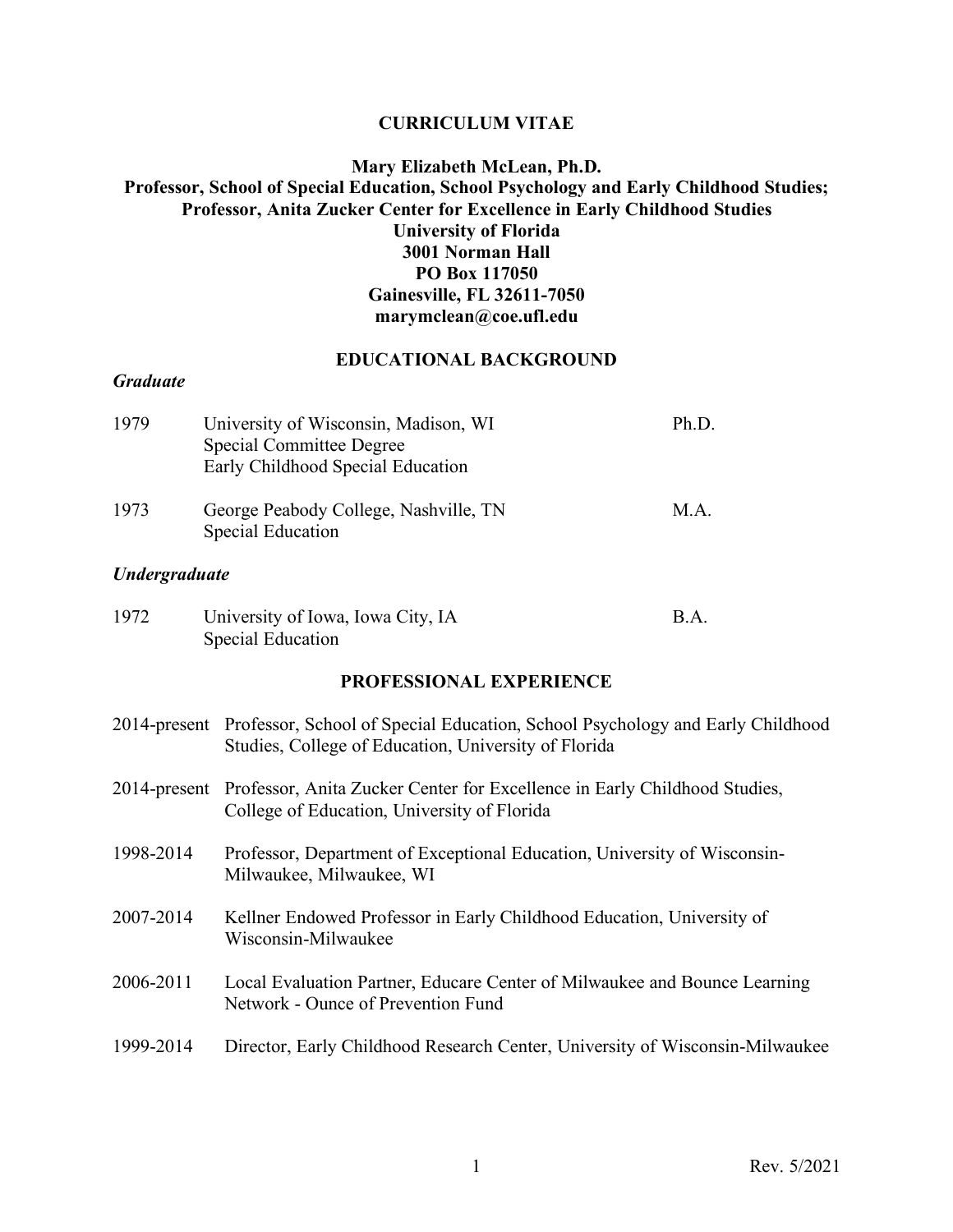| 1997-1998   | Assistant Professor, Department of Exceptional Education, University of<br>Wisconsin-Milwaukee, Milwaukee, WI                                                                            |
|-------------|------------------------------------------------------------------------------------------------------------------------------------------------------------------------------------------|
| 1995-1997   | Professor and Department Chair, Graduate Special Education, Cardinal Stritch<br>University, Milwaukee, WI                                                                                |
| 1992-1995   | Associate Professor (1992-1993) and Professor (1993-1995), Department of<br>Special Education, Center for Teaching and Learning, University of North<br>Dakota, Grand Forks, ND          |
| 1982-1992   | Assistant (1982-1987) and Associate (1987-1992) Professor, Department of<br>Rehabilitation and Special Education, College of Education, Auburn University,<br>Auburn, AL                 |
| 1984-1992   | Area Head for the Early Childhood Education for the Handicapped (ECEH)<br>Program, Department of Rehabilitation and Special Education, College of<br><b>Education, Auburn University</b> |
| 1984-1992   | Director, Auburn Intervention Model Preschool (Project AIM), Department of<br>Rehabilitation and Special Education, College of Education, Auburn University                              |
| 1981-1982   | Coordinator of Comprehensive System of Personnel Development and<br>Consultant, Georgia Department of Education, Program for Exceptional Children                                        |
| 1980-1981   | Early Interventionist, Georgia State University, Family Intervention Project                                                                                                             |
| 1979 (fall) | Adjunct Professor, College of Education, Corpus Christi State University, Corpus<br>Christi, TX                                                                                          |
| 1977-1979   | Teaching Assistant, Department of Studies in Behavioral Disabilities, University<br>of Wisconsin, Madison, WI                                                                            |
| 1977-1978   | Project Coordinator, Infant, Toddler, and Preschool Project of Madison,<br>Wisconsin, Public Schools                                                                                     |
| 1976-1977   | Research Assistant, Department of Communicative Disorders, University of<br>Wisconsin, Madison, WI                                                                                       |
| 1975-1976   | Supervising Teacher, Early Development Assistance Program (EDAP), John F.<br>Kennedy Center Experimental School, George Peabody College, Nashville, TN                                   |
| 1974-1975   | Special Education Teacher, Multiple Disabilities, Metropolitan Nashville Public<br>Schools, Nashville, TN                                                                                |
| 1973-1974   | Special Education Teacher, Mental Retardation, Metropolitan Nashville Public<br>Schools, Nashville, TN                                                                                   |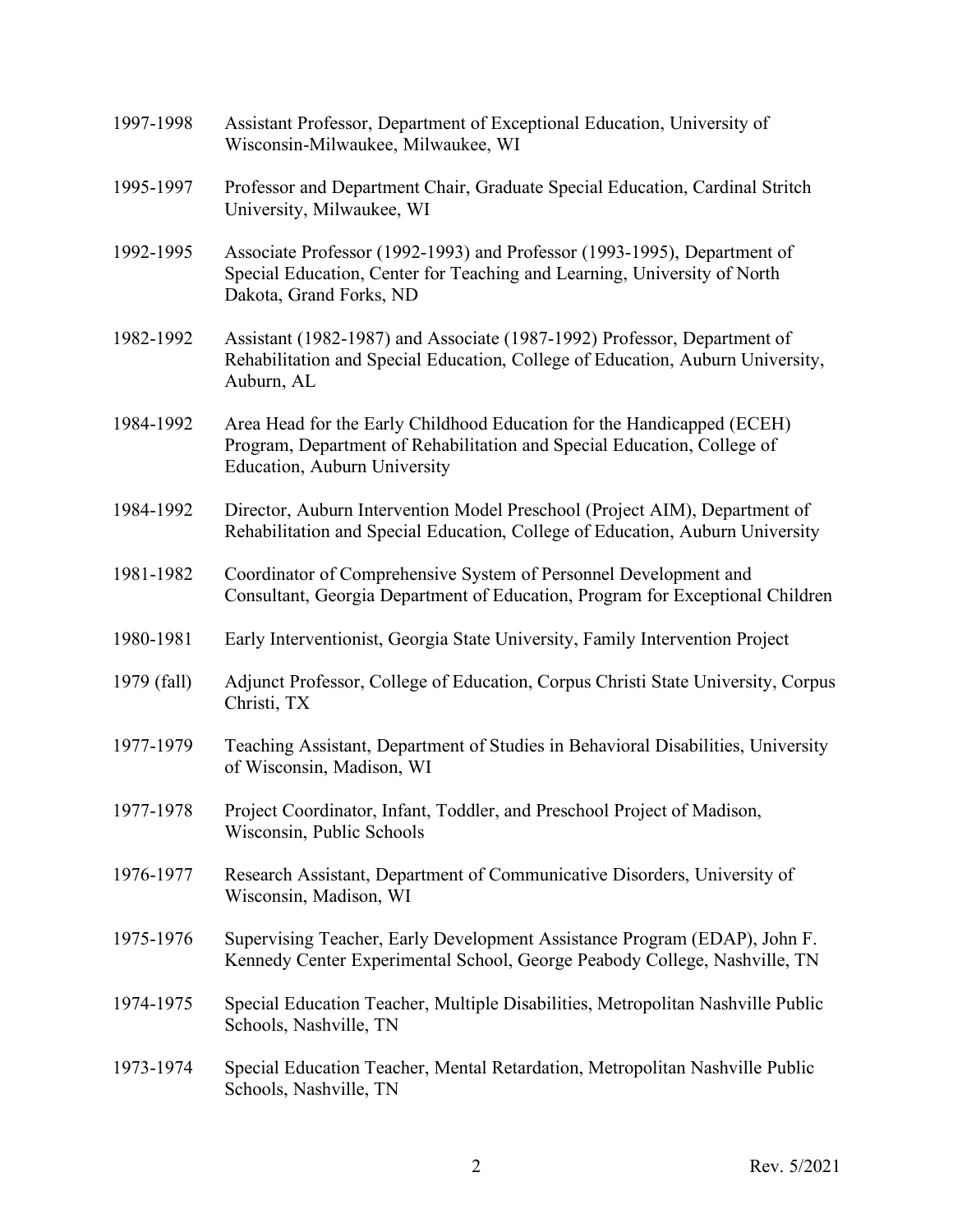1972-1973 Research Assistant, Department of Special Education at George Peabody College, Nashville, TN

# **LEADERSHIP**

Recipient - Division for Early Childhood of the Council for Exceptional Children Service to the Field Award - 2015. This award is given to an individual for notable and significant national or international contributions to the field of early childhood special education which have improved or will improve the lives of young children with special needs their families or those who work on their behalf.

Consulting Editor, *Journal of Early Intervention*

Consulting Editor, *Infants and Young Children*

Associate Editor, *Young Exceptional Children* (1999-2002)

Chair, Recommended Practices Committee, Division for Early Childhood, Council for Exceptional Children, 2014-2020

Past President, Division for Early Childhood, Council for Exceptional Children (1998-1999)

President, Division for Early Childhood, Council for Exceptional Children (1997-1998)

President Elect, Division for Early Childhood, Council for Exceptional Children (1996-1997)

Vice President, Division for Early Childhood, Council for Exceptional Children (1995-1996)

Secretary and Executive Board Member, Division for Early Childhood, Council for Exceptional Children (1989-1991)

President, Alabama Division for Early Childhood (1987-1989)

Member, Alabama Interagency Coordinating Council for Early Intervention (1987-1992)

Member, North Dakota Interagency Coordinating Council for Early Intervention (1992-1995)

# **PROFESSIONAL CERTIFICATION**

Wisconsin - Certification for Early Childhood: Exceptional Educational Needs, Cognitive Disabilities (K-12) and Regular Education PreK-K

Tennessee - Certification for Special Education, Kindergarten-8 (Mental Retardation)

Georgia - Certification T-4 (Mental Retardation), T-5 (Interrelated Special Education), D7 (Interrelated Special Education)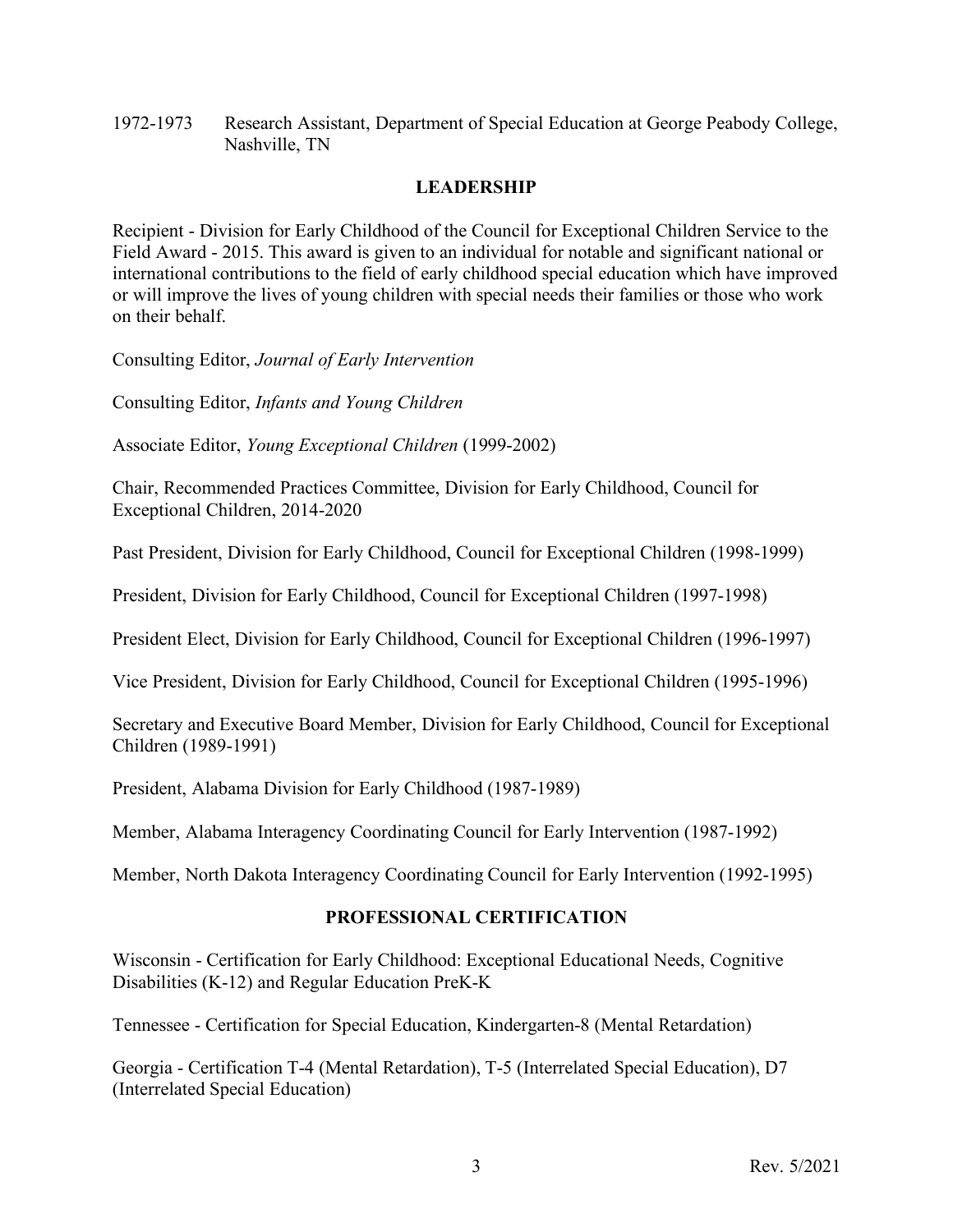Alabama - Certification in Early Childhood Education for the Handicapped

## **MEMBERSHIP**

Council for Exceptional Children: Division for Early Childhood, Teacher Education Division

National Association for the Education of Young Children

Phi Beta Kappa

Alpha Lambda Delta

## **PUBLICATIONS**

### *Books and Monographs*

- 1. **McLean, M.**, Banerjee, R., Squires, J., & Hebbeler, K. (Eds.). (2020). *Assessment: Recommended practices for young children and families: DEC Recommended Practices Monograph Series* (No. 7). Division for Early Childhood.
- *2.* **McLean, M. E.**, Hemmeter, M. L., & Snyder, P. (2014). *Essential elements for assessing infants and preschoolers with special needs.* Pearson.
- 3. **McLean, M.**, & Snyder, P. (Eds.). (2011). *Gathering information to make informed decisions: Contemporary perspectives about assessment in early intervention and early childhood special education: Young Exceptional Children Monograph Series* (No. 13). Division for Early Childhood.
- 4. Sandall, S., Hemmeter, M. L., Smith, B., & **McLean, M. E.** (2005). *DEC Recommended Practices in early intervention/early childhood special education: A comprehensive guide.* Sopris West.
- 5. **McLean, M. E.**, Wolery, M., & Bailey, D. B. (2004). *Assessing infants and preschoolers with special needs.* Merrill/Prentice-Hall.
- 6. Sandall, S., **McLean, M. E.**, & Smith, B. J. (2000). *DEC Recommended Practices in early intervention/early childhood special education.* Sopris West.
- 7. **McLean, M.**, Bailey, D., & Wolery, M. (1996). *Assessment of infants and preschoolers with special needs*. Merrill/Prentice-Hall.
- 8. Odom, S. L., & **McLean, M.** (1996). *Early intervention/early childhood special education: Recommended practices*. Pro-Ed Publishing Company.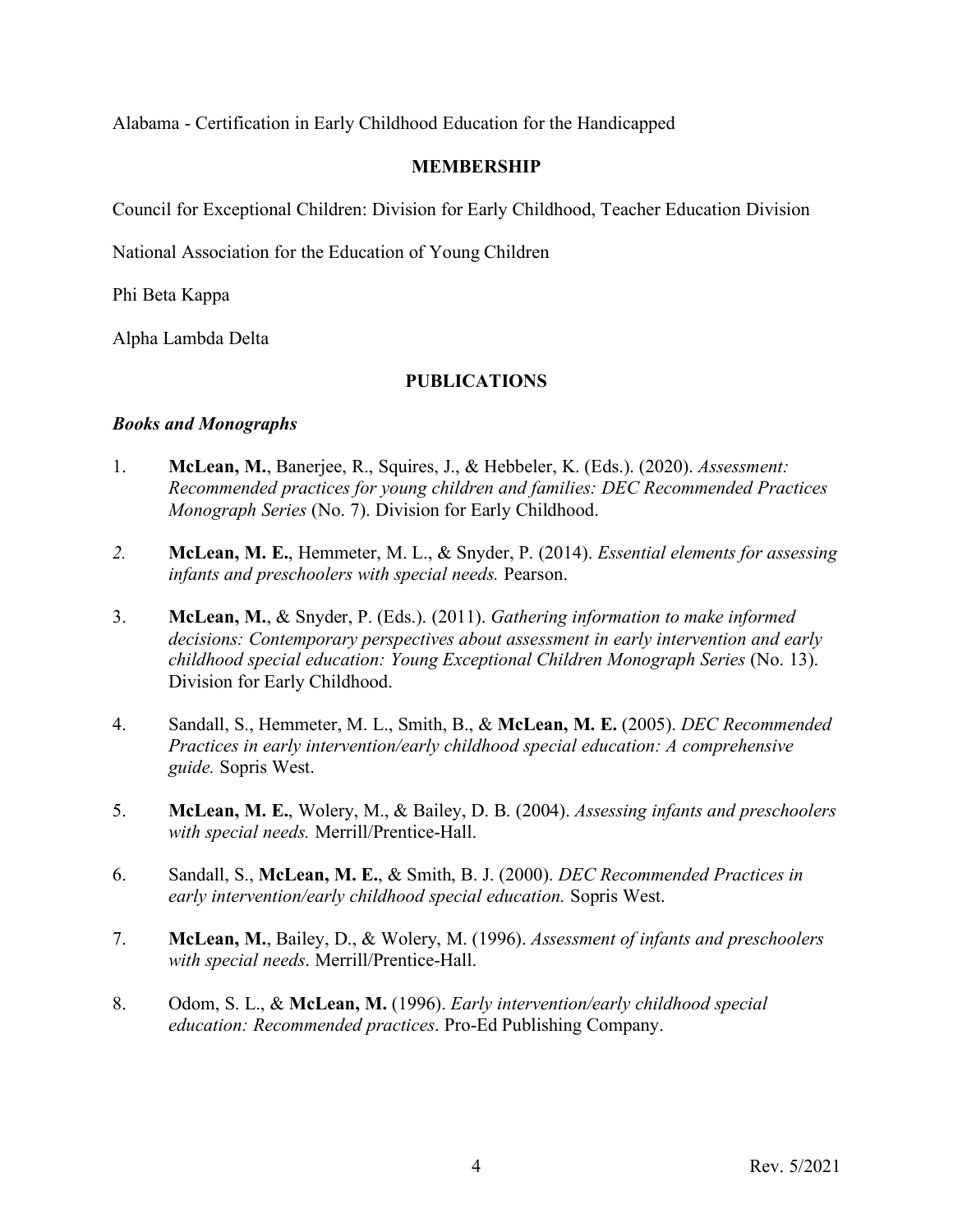# *Refereed Articles, Book Chapters and Professional Papers*

- 1. Shannon, D., Snyder, P. A., Hemmeter, M. L., & **McLean, M.** (2021). Exploring coachteacher interactions within a practice-based coaching partnership. *Topics in Early Childhood Special Education, 40*(4), 229-240. https://doi.org/10.1177/0271121420910799
- 2. Snyder, P., & **McLean, M.** (2019). *Ongoing child assessment: A guide for program leaders*. Head Start National Center on Early Childhood Development, Teaching and Learning.
- 3. Snyder, P., **McLean, M.**, & Shannon, D. (2018). *Coaching preschool teachers to use embedded instruction practices: California pilot project* [Manual and coaching protocols]. Anita Zucker Center for Excellence in Early Childhood Studies, University of Florida.
- 4. Snyder, P., **McLean, M.**, Bishop, C., McLaughlin, T., & Shannon, D. (2018). *Tools for Teachers – California* [Workbooks and practice guides]. Anita Zucker Center for Excellence in Early Childhood Studies, University of Florida.
- 5. Snyder, P., Hemmeter, M. L., **McLean, M.**, Sandall, S., McLaughlin, T., & Algina, J. (2018). Effects of professional development on preschool teachers' use of embedded instruction practices. *Exceptional Children, 84*(2), 213-232. https://doi.org/10.1177/0014402917735512
- 6. **McLean, M.**, Sandall, S. R., & Smith, B. J. (2016). A history of early childhood special education. In B. Reichow, B. A. Boyd, E. E. Barton & S. Odom (Eds.), *Handbook of early childhood special education* (pp. 3-20)*.* Springer International Publishing.
- 7. Snyder, P. A., Rakap, S., Hemmeter, M. L., McLaughlin, T. W., Sandall, S., & **McLean, M. E.** (2015). Naturalistic instructional approaches in early learning: A systematic review. *Journal of Early Intervention, 37*(1), 69-97. https://doi.org/10.1177/1053815115595461
- 8. **McLean, M.** (2015). A history of the DEC Recommended Practices. In *DEC Recommended Practices: Enhancing services for young children with disabilities and their families: DEC Recommended Practices Monograph Series* (No. 1, pp. 1-10). Division for Early Childhood.
- 9. Snyder, P., Hemmeter, M. L., **McLean, M. E.**, Sandall, S. R., & McLaughlin, T. (2012). Embedded instruction to support early learning in response to intervention frameworks. In V. Buysse & E. S. Peisner-Feinberg (Eds.), *Handbook of response-to-intervention in early childhood* (pp. 283-300). Paul H. Brookes Publishing Co.
- 10. Bagnato, S. J., **McLean, M.**, Macy, M., & Neisworth, J. T. (2011). Identifying instructional targets for early childhood via authentic assessment: Alignment of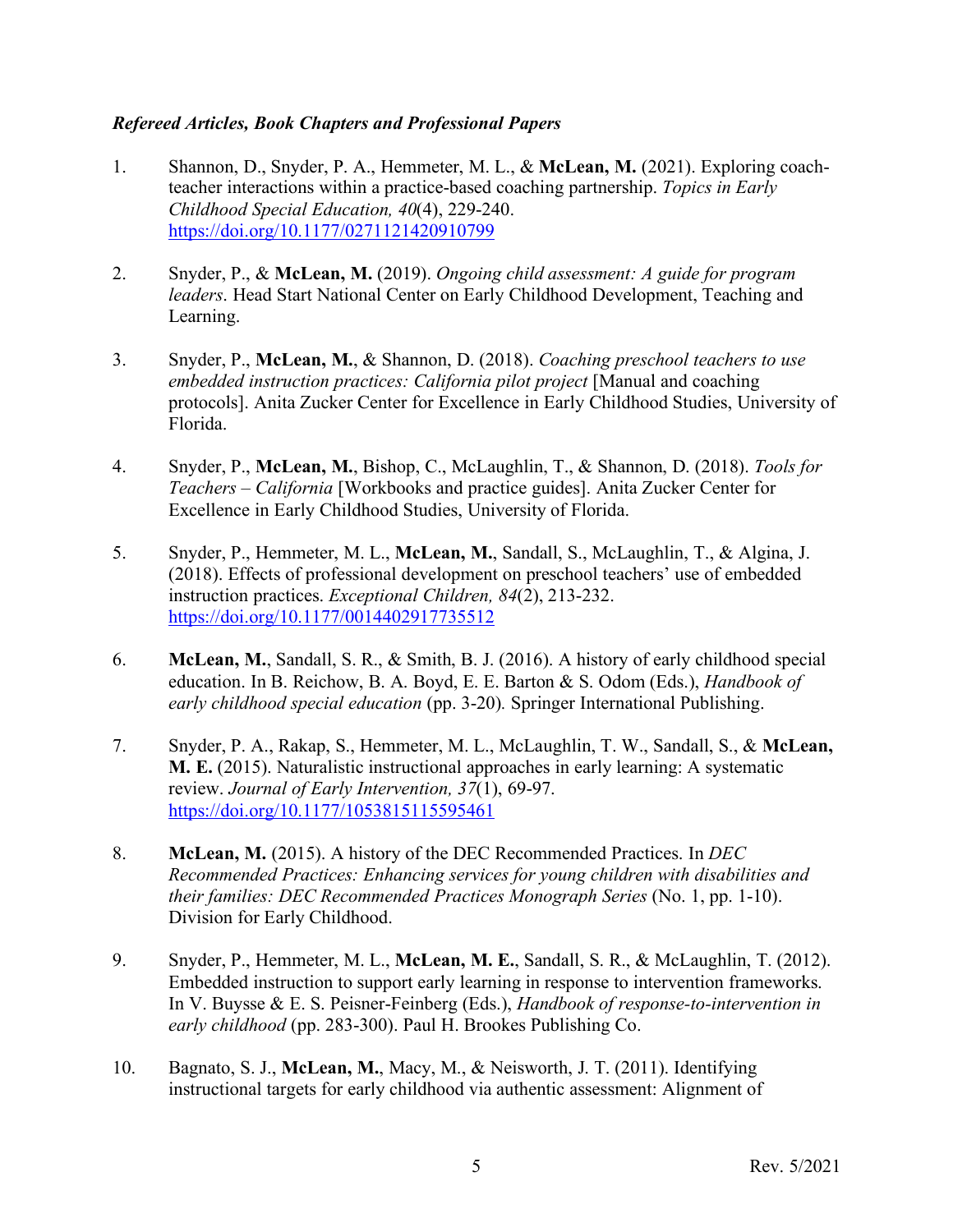professional standards and practice-based evidence. *Journal of Early Intervention*, *33*(4), 243-253. https://doi.org/10.1177/1053815111427565

- 11. Bruckner, C., **McLean, M.**, & Snyder, P. (2011). Building a comprehensive assessment system in early intervention/early childhood special education. In S. Maude (Ed.), *Early childhood intervention: Shaping the future for children with special needs and their families* (Vol. 2, pp. 109-136). Praeger Publishing Co.
- 12. **McLean, M.**, Snyder, P., Priest, J., Snyder, S., Goodman, L., Kahn, L., & Walsh, S. (2007). Program evaluation. In B. Rous & M. Hyson (Eds.), *Promoting positive outcomes for children with disabilities: Recommendations for curriculum, assessment and program evaluation.* Division for Early Childhood.
- 13. **McLean, M.** (2005). Using curriculum-based assessment to determine eligibility: Time for a paradigm shift? *Journal of Early Intervention, 28*(1), 23-27. https://doi.org/10.1177/105381510502800103
- 14. Hains, A. H., Rhyner, P. M., **McLean, M. E.**, Barnekow, K., Johnson, V., & Kennedy, B. (2005). Interdisciplinary teams and diverse families: Practices in early intervention personnel preparation. *Young Exceptional Children, 8*(4), 2-10. https://doi.org/10.1177/109625060500800401
- 15. Harbin, G., Rous, B., & **McLean, M.** (2005). Issues in designing statewide systems of accountability. *Journal of Early Intervention, 27*(3), 137-164. https://doi.org/10.1177/105381510502700301
- 16. Caro, P., **McLean, M.**, Browning, E., & Hains, A. (2002). The use of distance education in a collaborative course in early childhood special education. *Teacher Education and Special Education, 25*(4), 333-341. https://doi.org/10.1177/088840640202500402
- 17. **McLean, M.** (2002). Assessing young children for whom English is a second language. In M. Ostrosky & E. Horn (Eds.), *Assessment: Gathering meaningful information: Young Exceptional Children Monograph Series* (No. 4). Division for Early Childhood.
- 18. **McLean, M.**, & Schaeffer, M. (2002). Family involvement models: Family involvement in special education. In G. Olsen & M. L. Fuller (Eds.), *Home-school relations: Working successfully with parents and families.* Allyn & Bacon Publishing Co.
- 19. **McLean, M. E.**, Snyder, P., Smith, B. J., & Sandall, S. R. (2002). The DEC Recommended Practices in early intervention/early childhood special education: Social validation. *Journal of Early Intervention, 25*(2), 120-128. https://doi.org/10.1177/105381510202500209
- 20. Sandall, S. R., Smith, B. J., **McLean, M. E.**, & Broudy-Ramsey, A. (2002). Qualitative research in early intervention/early childhood special education. *Journal of Early Intervention, 25*(2), 129-136. https://doi.org/10.1177/105381510202500210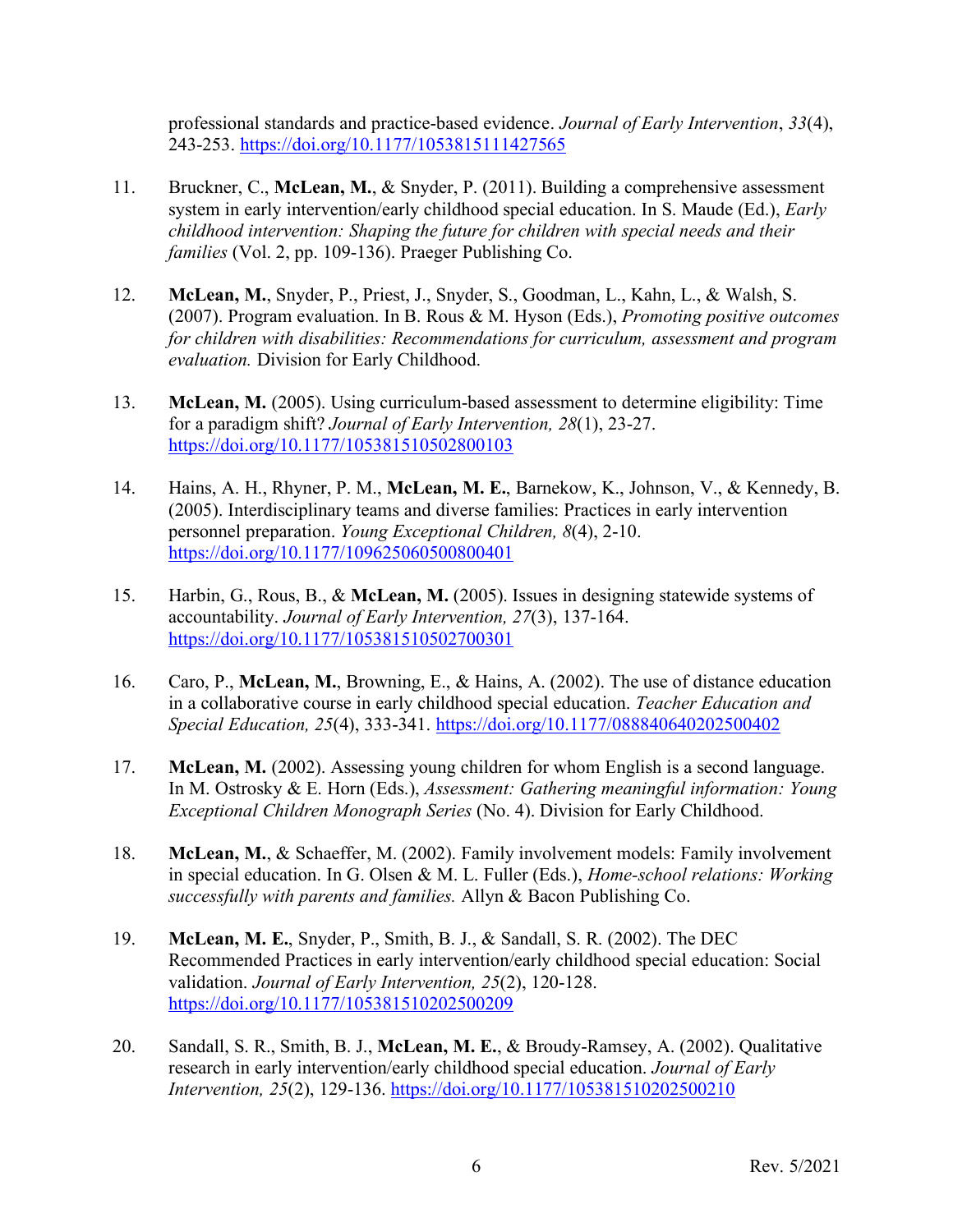- 21. Smith, B. J., Strain, P. S., Snyder, P., Sandall, S. R., **McLean, M. E.**, Broudy-Ramsey, A., & Sumi, W. C. (2002). DEC Recommended Practices: A review of 9 years of EI/ECSE research literature. *Journal of Early Intervention, 25*(2), 108-119. https://doi.org/10.1177/105381510202500208
- 22. Snyder, P., Thompson, B., **McLean, M. E.**, & Smith, B. J. (2002). Examination of quantitative methods used in early intervention research: Linkages with recommended practices. *Journal of Early Intervention, 25*(2), 137-150. https://doi.org/10.1177/105381510202500211
- 23. **McLean, M.** (2001). Conducting culturally sensitive child assessments. In *Serving the underserved: A review of the research and practice in early intervention for culturally and linguistically diverse young children* (pp. 11-16). Council for Exceptional Children; ERIC Clearinghouse on Disabilities and Gifted Education.
- 24. Chen, D., **McLean, M.**, Corso, R., & Bruns, D. (2001). *Working together in early childhood intervention: Cultural considerations in helping relationships and service utilization.* Urbana-Champaign, IL: University of Illinois; Early Childhood Research Institute on Culturally and Linguistically Appropriate Services.
- 25. Dunst, C. J., Bruder, M. B., Trivette, C. M., Raab, M., & **McLean, M.** (2001). Natural learning opportunities for infants, toddlers and preschoolers. *Young Exceptional Children, 4*(3), 18-25. https://doi.org/10.1177/109625060100400303
- 26. Dunst, C. J., Bruder, M. B., Trivette, C. M., Hamby, D., Raab, M., & **McLean, M.** (2001). Characteristics and consequences of everyday natural learning opportunities. *Topics in Early Childhood Special Education, 21*(2), 68-92. https://doi.org/10.1177/027112140102100202
- 27. **McLean, M.** (2000). *Conducting child assessments* (Technical Report #2). Culturally and Linguistically Appropriate Services; Early Childhood Research Institute.
- 28. **McLean, M.**, & Dunst, C. J. (1999). On the forms of inclusion: The need for more information. *Journal of Early Intervention, 22*(3), 200-202. https://doi.org/10.1177/105381519902200302
- 29. Baird, S., McCormick, K., **McLean, M.**, Bruder, M. B., & Dunst, C. (1998). Techniques for infants and toddlers with multiple or severe disabilities. In S. Raver-Lampman (Ed.), *Strategies for infants and toddlers with special needs: A team approach*. Merrill.
- 30. **McLean, M.** (1998). Assessing young children for whom English is a second language. *Young Exceptional Children, 1*(3), 20-25. https://doi.org/10.1177/109625069800100304
- 31. **McLean, M.**, Sandell, E., & Johnston, H. (1998). Parent involvement models: Special education early childhood, elementary, middle/junior high and secondary. In M. L. Fuller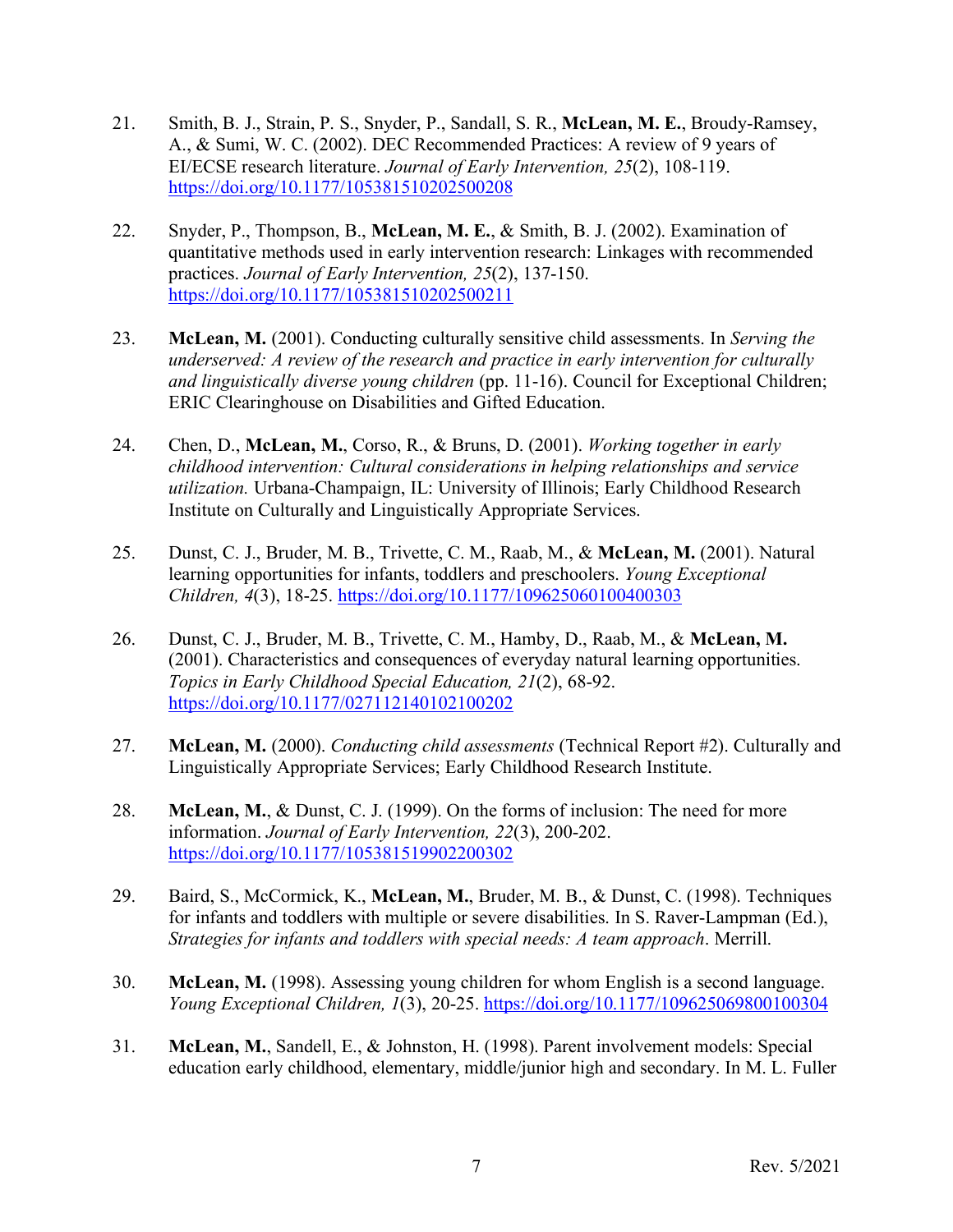& G. Olsen (Eds.), *Home school relations: Working successfully with parents*. Allyn and Bacon Publishing Co.

- 32. Odom, S. L., **McLean, M. E.**, Johnson, L. J., & LaMontaigne, M. J. (1995). Recommended practices in early childhood special education: Validation and current use. *Journal of Early Intervention, 19*(1), 1-17. https://doi.org/10.1177/105381519501900101
- 33. Mayfield, P., **McLean, M.**, & Baird, S. (1993). The effect of signing key words with young children who are hearing impaired. *Infant Toddler Intervention, 3*(2), 109-118.
- 34. **McLean, M.**, & McCormick, K. (1993). Assessment considerations in early intervention. In W. Brown, L. Pearl, & K. Thurman (Eds.), *Family-centered early intervention with infants and toddlers*. Paul H. Brookes Publishing Company.
- 35. **McLean, M. E.**, & Odom, S. L. (1993). Practices for young children with and without disabilities: A comparison of DEC and NAEYC identified practices. *Topics in Early Childhood Special Education, 13*(3), 274-292. https://doi.org/10.1177/027112149301300306
- 36. **McLean, M. E.**, McCormick, K., & Baird, S. M. (1991). Concurrent validity of the Griffith's Mental Development Scales with a population of children under 24 months old. *Journal of Early Intervention, 15*(4), 338-344. https://doi.org/10.1177/105381519101500403
- 37. **McLean, M.**, Bruder, M. B., Baird, S., & Dunst, C. (1990). Techniques for infants with multiple and severe disabilities. In S. A. Raver (Ed.), *Strategies for teaching at-risk and handicapped infants: A transdisciplinary approach*. Charles Merrill.
- 38. **McLean, M.**, & Hanline, M. F. (1990). Providing early intervention in integrated environments: Challenges and opportunities for the future. *Topics in Early Childhood Special Education, 10*(2), 62-77. https://doi.org/10.1177/027112149001000206
- 39. McCollum, J., **McLean, M.**, McCartan, K., & Kaiser, C. (1989). Recommendations for certification of early childhood special educators. *Journal of Early Intervention, 13*(3), 195-211. https://doi.org/10.1177/105381518901300301
- 40. Bruder, M. B., & **McLean, M.** (1988). Personnel preparation for infant interventionists: A review of federally funded projects. *Journal of the Division for Early Childhood, 12*(4), 299-305. https://doi.org/10.1177/105381518801200402
- 41. Sexton, D., **McLean, M.**, Boyd, R. D., Thompson, B., & McCormick, K. (1988). Criterion-related validity of a new standardized developmental measure for use with infants who are handicapped. *Measurement and Evaluation in Counseling and Development, 21*(1), 16-24. https://doi.org/10.1080/07481756.1988.12022874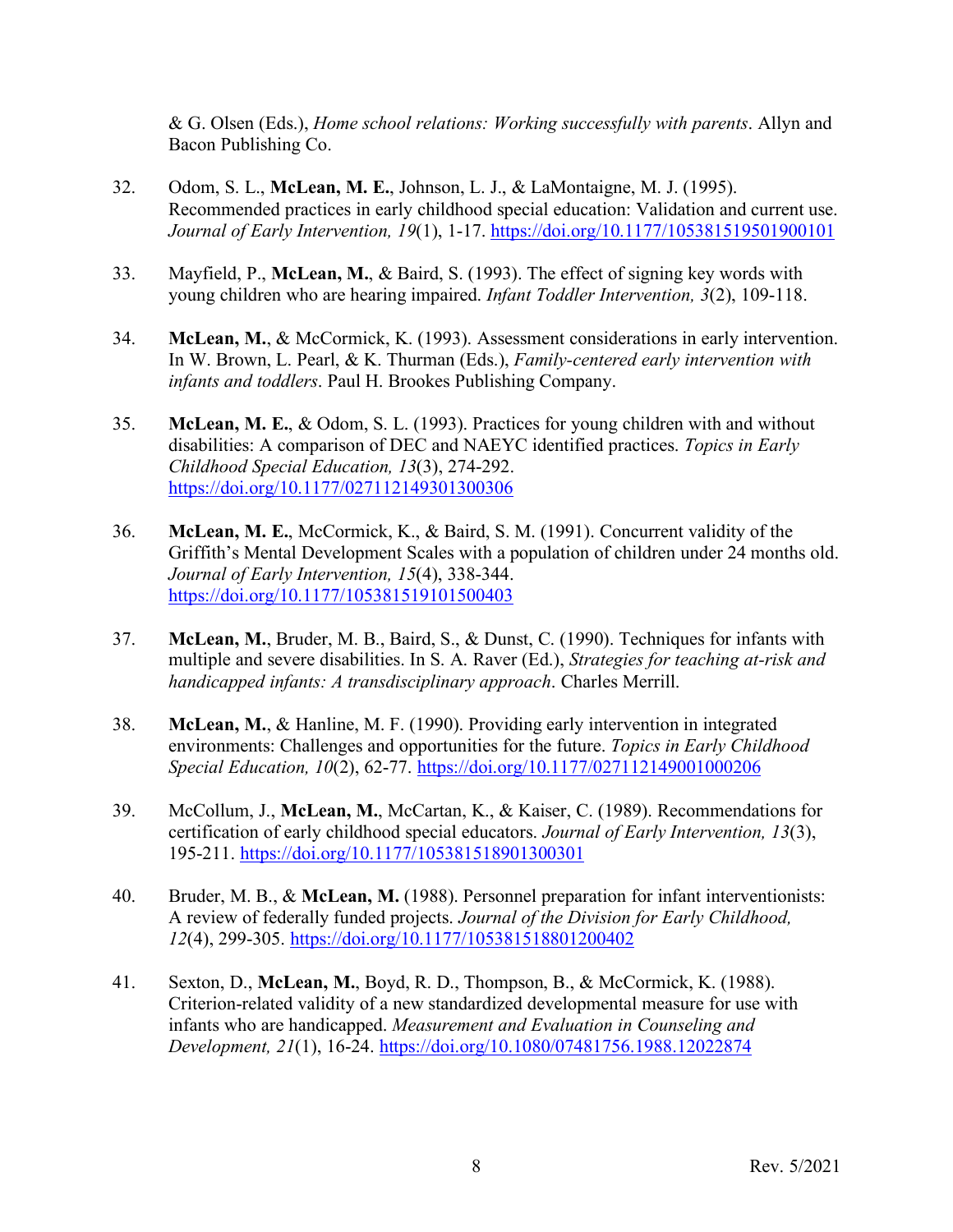- 42. **McLean, M.**, McCormick, K., Baird, S., & Mayfield, P. (1987). Concurrent validity of the Battelle Developmental Inventory Screening Test. *Diagnostique, 13*(1), 10-20. https://doi.org/10.1177/073724778701300102
- 43. **McLean, M.**, McCormick, K., Bruder, M. B., & Burdg, N. (1987). An investigation of the validity and reliability of the Battelle Developmental Inventory with a population of children younger than 30 months with identified handicapping conditions. *Journal of the Division for Early Childhood, 11*(3), 238-246. https://doi.org/10.1177/105381518701100306
- 44. **McLean, M.**, Burdg, N., & Hall, E. (1986). Exceptionalities in learning. In J. Neisworth & S. Bagnato (Eds.), *The young exceptional child*. John Wiley.
- 45. **McLean, M.**, & Bruder, M. (1984). Early sentence development. In W. Perkins (Ed.), *Current therapy in communicative disorders*. Thieme-Stratton.
- 46. **McLean, M.**, & Vincent, L. (1984). The use of expansions as a language intervention technique in the natural environment. *Journal of the Division for Early Childhood, 9*(1), 57-66. https://doi.org/10.1177/105381518400900107
- 47. Muir, K. A., Milan, M. A., **Branston-McLean, M. E.**, & Berger, M. (1983). Advocacy training for parents of handicapped children: A staff responsibility. *Young Children, 37*(2), 41-46.
- 48. Foster, M., Berger, M., & **McLean, M.** (1981). Rethinking a good idea: A reassessment of parent involvement. *Topics in Early Childhood Special Education, 1*(3), 55-65. https://doi.org/10.1177/027112148100100311
- 49. Miller, J. F., Chapman, R. S., **Branston, M. B.**, & Reichle, J. (1980). Language comprehension in sensorimotor stages V and VI. *Journal of Speech and Hearing Research, 23*(2), 284-311. https://doi.org/10.1044/jshr.2302.284
- 50. Brown, L., **Branston-McLean, M.**, Baumgart, D., Vincent, L., Falvey, M., & Schroeder, J. (1979). Utilizing the characteristics of current and subsequent least restrictive environments in the development of curricular content for severely handicapped students. *AAESPH Review, 4*(4), 407-424. https://doi.org/10.1177/154079697900400408
- 51. Brown, L., **Branston-McLean, M.**, Hamre-Nietupski, S., Johnson, F., Wilcox, B., & Gruenewald, L. (1979). A rationale for comprehensive longitudinal interactions between severely handicapped students and nonhandicapped students and other citizens. *AAESPH Review, 4*(1), 3-14. https://doi.org/10.1177/154079697900400101
- 52. Brown, L., **Branston, M. B.**, Hamre-Nietupski, S., Pumpian, I., Certo, N., & Gruenewald, L. (1979). A strategy for developing chronological-age-appropriate and functional curricular content for severely handicapped adolescents and young adults.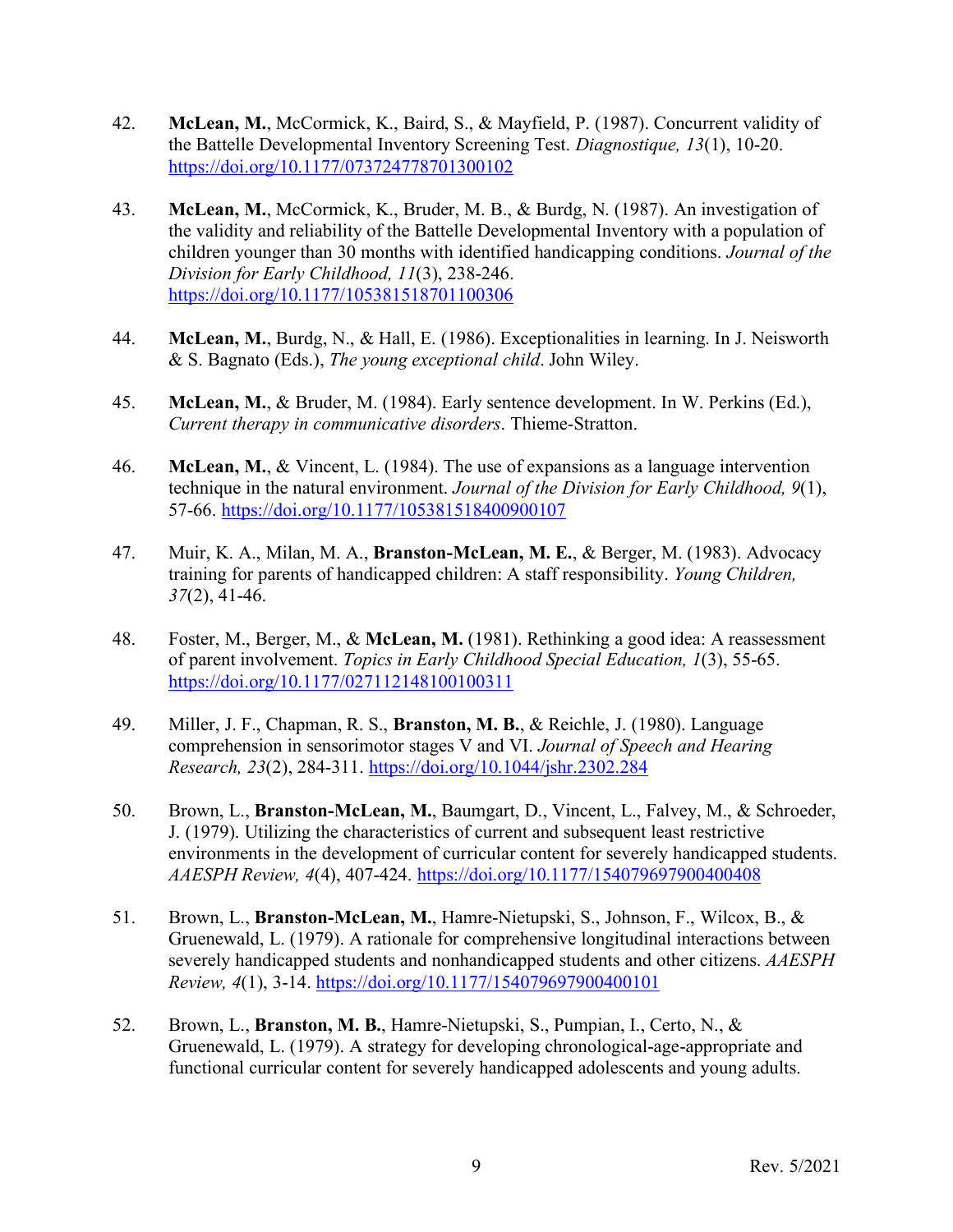*Journal of Special Education. 13*(1), 81-90. https://doi.org/10.1177/002246697901300113

53. **Branston, M.** (1978). The use of language sampling as a means of assessing early productive language. *Diagnostique, 3*, 1-6.

# **EXTRAMURAL FUNDING**

*Embedded Instruction California Year 6*, California Department of Education, Special Education Division, Napa County Office of Education. Pat Snyder, PI, Mary McLean, Co-PI. \$369,000, July 1, 2020 – June 30, 2021.

*Screening-Early Intervention Workgroup and Tracking System*, Florida Department of Education, Office of Early Learning, \$75,000, Patricia Snyder (PI), Maureen Conroy (Co-PI), Herman Knopf (Co-PI), Mary McLean, (Investigator), July 9, 2020 – December 31, 2020.

*Development and Evaluation of Tools for Families (TFF): An Intervention to Promote Family Engagement in Embedded Instruction in Early Learning,* Crystal Bishop, PI, Patricia Snyder, Co-PI. \$1,399,999, July 1, 2020 – June 30, 2023, Funding Agency – U.S. Department of Education, Institute of Education Sciences.

*The Impact of Professional Development on Preschool Teachers' Use of Embedded-Instruction Practices: An Efficacy Trial of Tools for Teachers (Embedded Instruction),* Pat Snyder, PI, Mary McLean, Co-PI, Jamie Algina, Co-PI, \$3,498,113 from July 1, 2015 – June 30, 2020, Funding Agency - U.S. Department of Education, Institute of Education Sciences.

*Preparing Leaders in Early Childhood Studies and Implementation Science Doctoral Leadership Grant (PLECS-IS),* U.S. Department of Education, Office of Special Education Programs, Maureen Conroy, PI, Brian Reichow, Co-PI, Pat Snyder, Co-PI, and Mary McLean, Co-PI, \$995,218, January 1, 2016 – August 15, 2021.

*Embedded Instruction for Early Learning: California Pilot Project,* Pat Snyder, PI; Mary McLean, Co-PI. California Department of Education, Special Education Division, \$343,000, July 1, 2017 – June 30, 2018.

*Embedded Instruction for Early Learning: California Pilot Project,* Pat Snyder, PI; Mary McLean, Co-PI. California Department of Education, Special Education Division, \$300,000.00, July 1, 2016 – June 30, 2017.

*Embedded Instruction for Early Learning: California Pilot Project, Pat Snyder, PI; Mary* McLean, Co-PI. California Department of Education, Special Education Division, \$303,780.00, July 1, 2015 – June 30, 2016.

*Expansion of Learning Progressions,* Mary McLean, PI, Pat Snyder, Co-PI, \$114,938.00, December 1, 2014 – May 5, 2015, Johns Hopkins University and Maryland State Department of Education.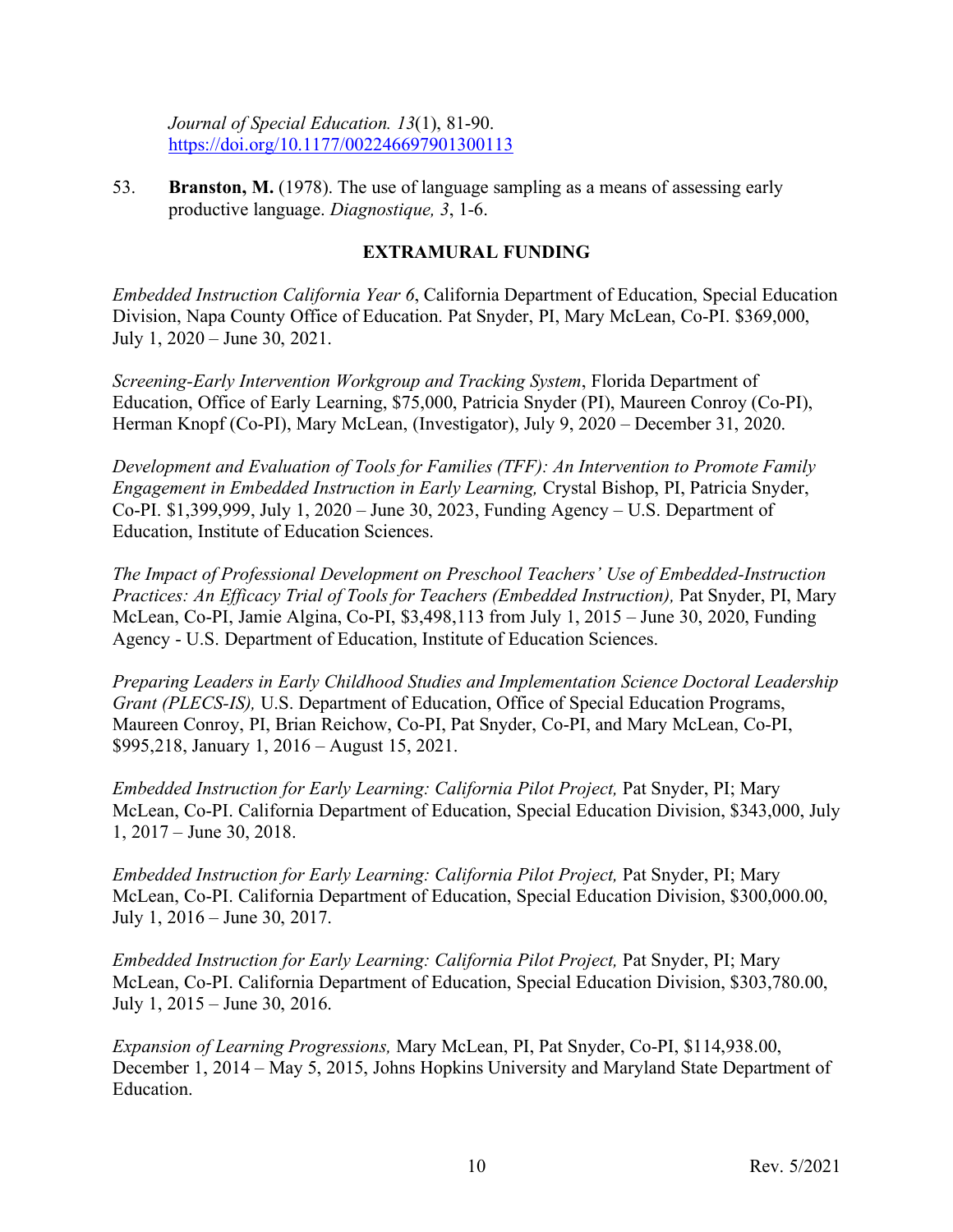*Preparation and Retention of Early Intervention/Early Childhood Special Education Personnel: Preparing for Evidence-Based Practice in High Need Settings (Project Prepare)*, U.S. Department of Education, Office of Special Education Programs, Mary McLean, PI, \$1,232,603, January 1, 2015 – December 31, 2020.

*Head Start National Center for Quality Teaching and Learning,* PI - Mary McLean, \$237,251.00, September 15, 2014 – September 14, 2015, Funder - US Department of Health and Human Services through U. of Washington.

*Preparation and Retention of Early Intervention/Early Childhood Special Education Personnel in High-Need Communities: Connecting Evidence-Based Professional Development and Practice (Project EI/EC CONNECT).* Submitted by Mary McLean, Department of Exceptional Education, University of Wisconsin-Milwaukee. Funded by the U.S. Office of Education, Office of Special Education Programs for \$1,175,977 across four years, beginning January 1, 2011.

*Impact of Professional Development on Preschool Teachers' Use of Embedded Instruction Practices.* Submitted by Pat Snyder (University of Florida), Mary Louise Hemmeter (Vanderbilt University), Mary McLean (University of Wisconsin-Milwaukee) and Susan Sandall (University of Washington). Funded by the Institute of Education Sciences, U.S. Department of Education, beginning March 1, 2007.

*Preparation and Retention of Early Intervention/Early Childhood Special Education Personnel for High-Poverty. Linguistically Diverse Communities (Project EI/EC PREP).* Submitted by Mary McLean, Ann Hains and Yaoying Xu, Department of Exceptional Education. Funded by the U.S Office of Education for \$790,263 across four years, beginning January 1, 2006.

*Interdisciplinary Field-Based Preparation of Personnel Serving Preschool/Primary Children and Families in Culturally and Linguistically Diverse Settings.* Submitted by Mary McLean, Exceptional Education Department, Paula Rhyner, Department of Communication Sciences and Disorders, and Bonnie Kennedy, Occupational Therapy Department. Funded by the U.S. Office of Education for \$734,864 across four years, beginning December 1, 2001.

*Field-Based Teacher Education Program to Prepare Teachers for Diverse Learners Who Are Deaf and Hard of Hearing.* Submitted by Amy Otis-Wilborn and Mary McLean. Funded by U. S. Office of Education for \$1,241,048 across five years, beginning July 1, 2001.

*Collaborative On-Line Course Instruction in Early Childhood Special Education.* Submitted by Patti Caro, M. Marchel, Ann Hains, Mary McLean, and Linda Tuchman. Funded by the Undergraduate Teaching and Learning Grant Program, University of Wisconsin System for \$30,000, Fall, 1999-Spring, 2000.

*Collaborative Course Development in Early Childhood Special Education Across the State of Wisconsin.* Submitted by Dr. Patti Caro, Principal Investigator, in collaboration with Ann Hains, Mary McLean, Linda Tuchman, Ann Riall, and David Franks. Funded by the Undergraduate Teaching Improvement Grant Program, University of Wisconsin System, for \$23,044, Fall, 1998-Spring, 1999.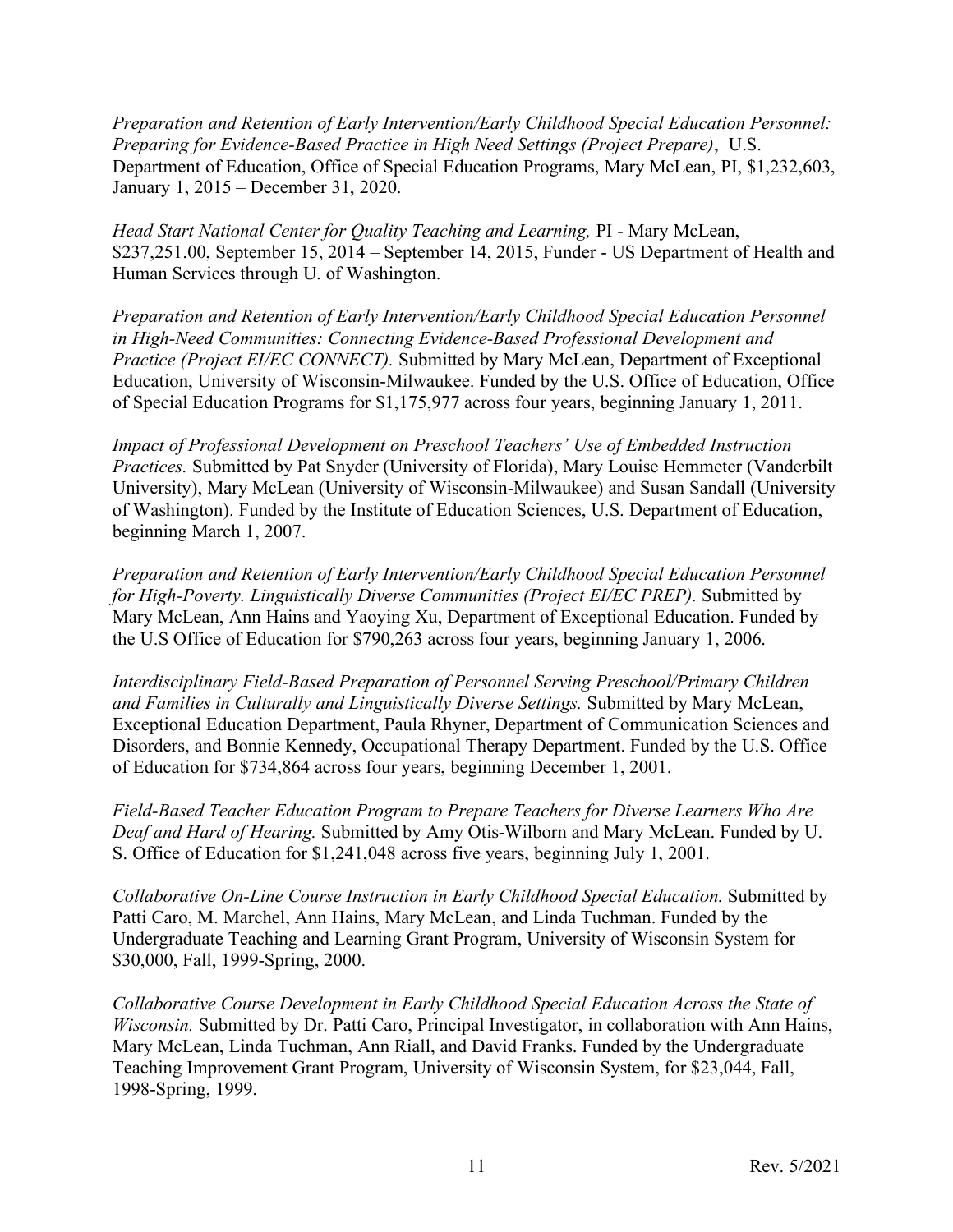*Interdisciplinary Pre-service Preparation for Personnel Serving Preschool/Primary Children and Families in Culturally and Linguistically Diverse Urban Settings*. Submitted by Paula Rhyner, Department of Communication Sciences and Disorders, Bonnie Kennedy, Department of Occupational Therapy, Ann Hains and Mary McLean, Department of Exceptional Education. Funded by the U.S. Office of Education, \$168,889/year for three years, beginning December 1, 1998.

*Synthesizing and Disseminating Recommended Practices in Early Intervention/Early Childhood Special Education.* Proposal submitted by U of Colorado-Denver, Louisiana State University Medical Center, University of Wisconsin-Milwaukee and University of Washington. Funded by the U. S. Department of Education for \$199,999/year for two years, beginning October 1, 1998.

*Increasing Children's Learning Opportunities through Families and Communities: Early Childhood Research Institute.* Principal Investigators: Dr. Carl Dunst, Orelena Hawks Puckett Institute, Asheville, NC and Dr. Mary Beth Bruder, U. of Connecticut. Funded subcontract for UWM – \$161,450, 1997-2000.

*Field-Based Preparation of Early Intervention Personnel for Rural and Reservation Areas of North Dakota*. A five-year grant awarded by the Office of Special Education and Rehabilitative Services, U.S. Department of Education, Washington, DC, \$100,173 per year, beginning July 1, 1992, University of North Dakota.

*Preparing for Early Intervention in Rural Settings: A Field-Based approach*. A five-year grant awarded by the Office of Special Education and Rehabilitative Services, U.S. Department of Education, Washington, DC, \$80,182 per year, beginning October 1, 1991, Auburn University.

*Cross-Disciplinary Early Intervention Training Program*. A five-year grant awarded by the Office of Special Education and Rehabilitative Services, U.S. Department of Education, Washington, DC, \$76,068 per year, beginning September 1, 1989, Auburn University.

*Fifth Year Graduate Training Program in Early Childhood Education for the Handicapped*. A three-year grant awarded by the Office of Special Education and Rehabilitative Services, U.S. Department of Education, Washington, DC, \$72,050 per year, beginning June 1, 1988, Auburn University.

*Training Opportunities for Preschool Teachers in Alabama*. A three-year grant awarded by the Alabama State Department of Education, \$100,000 per year, beginning July 1, 1987.

*Early Childhood Education for the Handicapped Graduate Training Program*. A three-year grant awarded by the Office of Special Education and Rehabilitative Services, U.S. Department of Education, Washington, DC, \$70,101 per year, beginning June 1, 1985, Auburn University.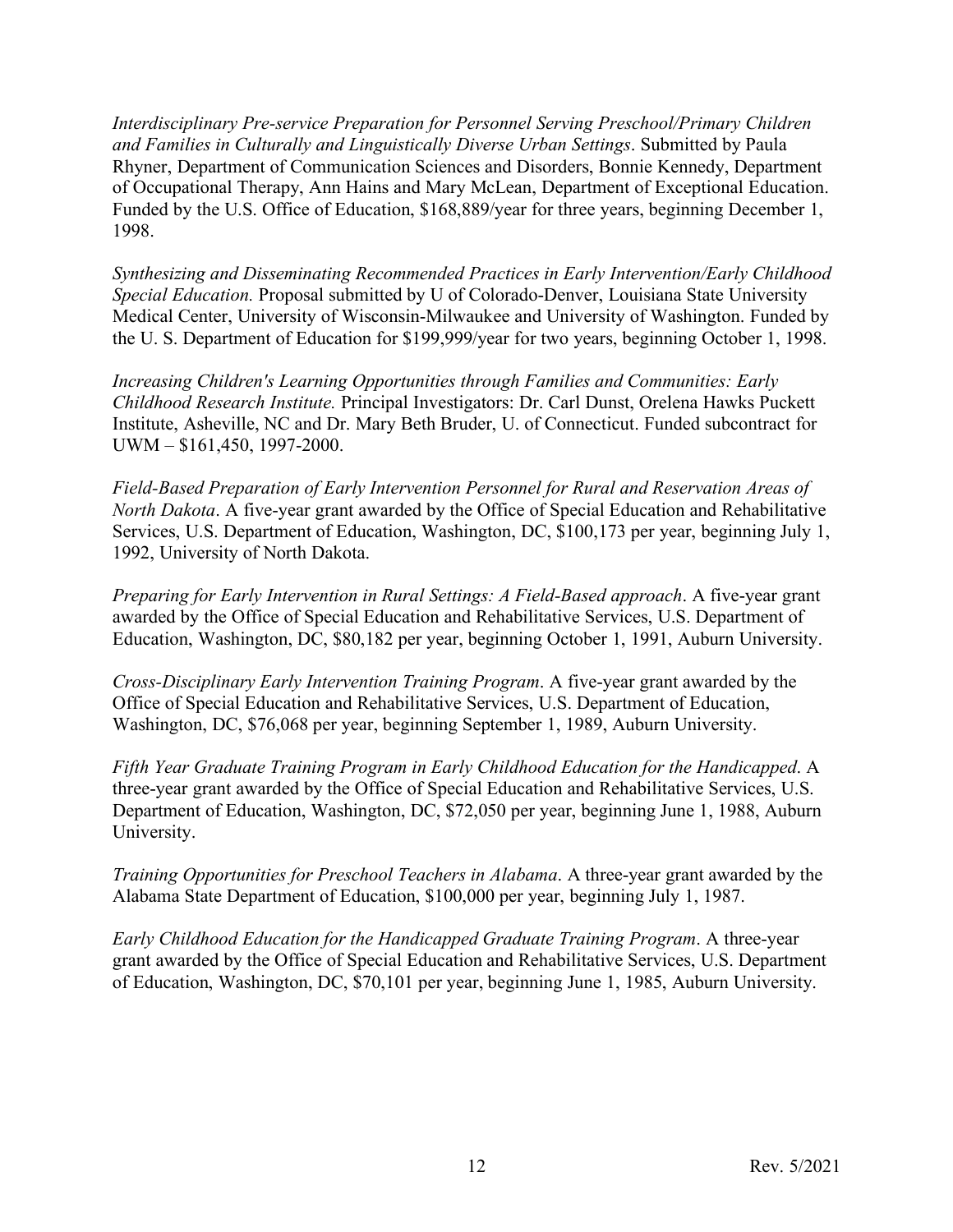## **PAPERS AND OTHER PRESENTATIONS AT ACADEMIC AND PROFESSIONAL MEETING**

- 1. Snyder, P., Reichow, B., Carta, J., & **McLean, M.** (2021, January 26). *Sharing the framework and process used to conduct evidence syntheses in support of the DEC Recommended Practices*. Division for Early Childhood (DEC) 36th Annual International Conference on Young Children with Disabilities and their Families, Virtual Conference.
- 2. **McLean, M.**, Snyder, P., Reichow, B., Fettig, A., Martinez, J., Hebbeler, K., Banerjee, R., Meyer, L., Ogorek, M., & Larson, A. (2021, January 26). *What's new with the DEC Recommended Practices?* Division for Early Childhood (DEC) 36th Annual International Conference on Young Children with Disabilities and their Families, Virtual Conference.
- 3. Self, S., Salcedo, P., **McLean, M.**, Snyder, P. & Shannon, D. (2021, January 27). *Linking assessment and intervention: DRDP (2015) and embedded instruction*. Division for Early Childhood (DEC) 36th Annual International Conference on Young Children with Disabilities and their Families, Virtual Conference.
- 4. **McLean, M.**, Brown, B., Conroy, M., Snyder, P., Nash, J., & Kunz, G. (2020, February 27). *Key influencers in early intervention/early childhood special education.* Conference on Research Innovations in Early Intervention*,* San Diego, CA, United States.
- 5. Jaramillo J., **McLean, M.**, Reichow, B., Snyder, P., & Crosby, M. (2020, February 27). *Evidence synthesis of DEC Recommended Practice: Family 6.* Conference on Research Innovations in Early Intervention, San Diego, CA, United States.
- 6. Shannon, D., & **McLean, M.** (2019, October 23). *Preschool inclusion success through Embedded Instruction.* Inclusion Collaborative, Santa Clara Office of Special Education, Santa Clara, CA, United States.
- 7. **McLean, M.** (Guest expert). (2019, May 17). Using ongoing child assessment to support effective preschool teaching practices. In *Teacher time* [Webinar]. Zero to Three National Center on Early Childhood Development, Teaching and Learning.
- 8. **McLean, M.**, Odom, S., Smith, B., Salisbury, C., Strain, P., Sandall, S., Santos, A., Winton, P., Hebbeler, K., Trivette, C., Barton, E., Larson, A., Reichow, B., & Banerjee, R. (2018, October 23-25). *Creating and updating the DEC Recommended Practices: The inspiration and the challenge* [Keynote speech]. Division for Early Childhood 34th Annual International Conference on Young Children with Special Needs and their Families, Orlando, FL, United States.
- 9. Self, S., **McLean, M.**, Snyder, S., Shannon, D., & McLaughlin, T. (2018, October 23- 25). *Supporting the implementation of embedded instruction in inclusive classrooms: Lessons learned from California*. Division for Early Childhood 34th Annual International Conference on Young Children with Special Needs and their Families, Orlando, FL, United States.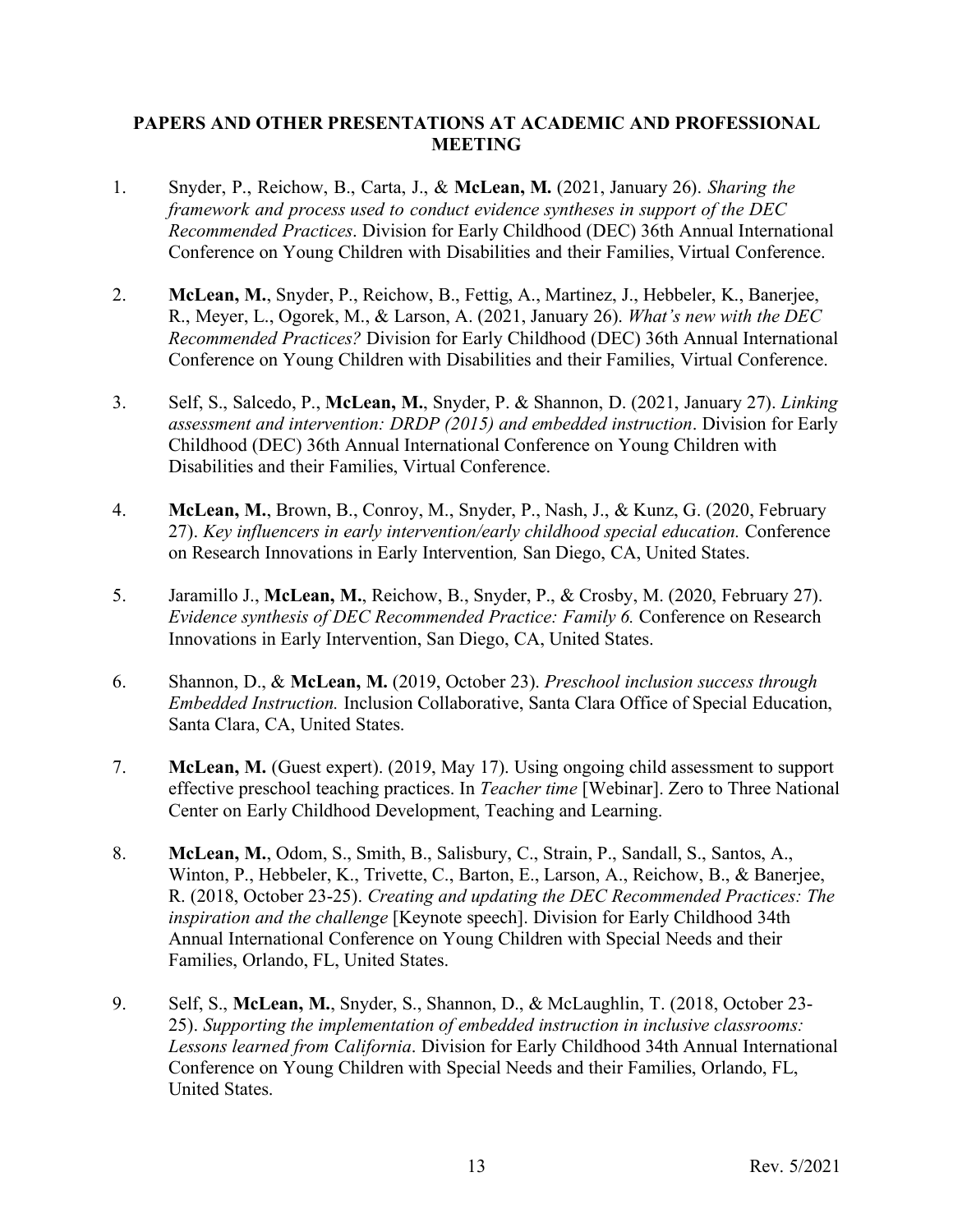- 10. Salcedo, P., **McLean, M.**, Snyder, P., & Edelman, L. (2018, October 23-25). *Federal outcomes results: From required reporting to responsive results for key stakeholders*. Division for Early Childhood 34th Annual International Conference on Young Children with Special Needs and their Families, Orlando, FL, United States.
- 11. Jaramillo, J., **McLean, M.**, Snyder, P., Reichow, B., & Crosby, M. (2018, October 23- 25). *Constructing a coaching roadmap: Tips for collaborative goal setting and action planning*. Division for Early Childhood 34th Annual International Conference on Young Children with Special Needs and their Families, Orlando, FL, United States.
- 12. **McLean, M.** (2018, May). *Embedding ongoing assessment in inclusive classrooms to inform instruction*. Early Childhood Inclusion Institute, Chapel Hill, NC, United States.
- 13. Snyder, P., Reichow, B., Carta, J., **McLean, M.**, & Larson, A. (2017, October). *Synthesizing evidence in support of DEC Recommended Practices: Guidelines for the field* [Presentation]. International Division for Early Childhood's 33<sup>rd</sup> Annual International Conference, Portland, OR, United States.
- 14. Salcedo, P., **McLean, M.**, Snyder, P., & Edelman, L. (2017, October). *Federal outcome results: From required reporting to responsive results for stakeholders* [Poster presentation]. Division for Early Childhood's 33rd Annual International Conference, Portland, OR, United States.
- 15. Jaramillo, J., Harrington, J., Shannon, D., Snyder, P., **McLean, M.**, & Reichow, B. (2017, October). *Pilot of the practitioner reflection observational coding system: Implications for facilitating quality professional development* [Poster presentation]. Division for Early Childhood's 33<sup>rd</sup> Annual. International Conference, Portland, OR, United States.
- 16. Snyder, P., & **McLean, M.** (2017, October). *Facilitating instruction through Embedded Instruction*. Inclusion Collaborative Conference, Santa Clara, CA, United States.
- 17. Snyder, P., Shannon, D., Bishop, C., & **McLean, M.** (2017, March). *Describing the form, content and intensity of ongoing professional development experiences of preschool teachers* [Poster presentation]. Conference on Research Innovations in Early Intervention, San Diego, CA, United States.
- 18. Bishop, C., Snyder, P., Reichow, B., McLaughlin, T., **McLean, M.**, Polignano, J., & Li, Y. (2017, March). *Learning targets in Embedded Instruction: Analyzing types of behaviors targeted and content alignment with early learning guidelines* [Poster presentation]. Conference on Research Innovations in Early Intervention, San Diego, CA, United States.
- 19. **McLean, M.** (2017, May). *Assessment to inform instruction in inclusive preschool classrooms* [Presentation]. National Early Childhood Inclusion Institute, Chapel, Hill, NC, United States.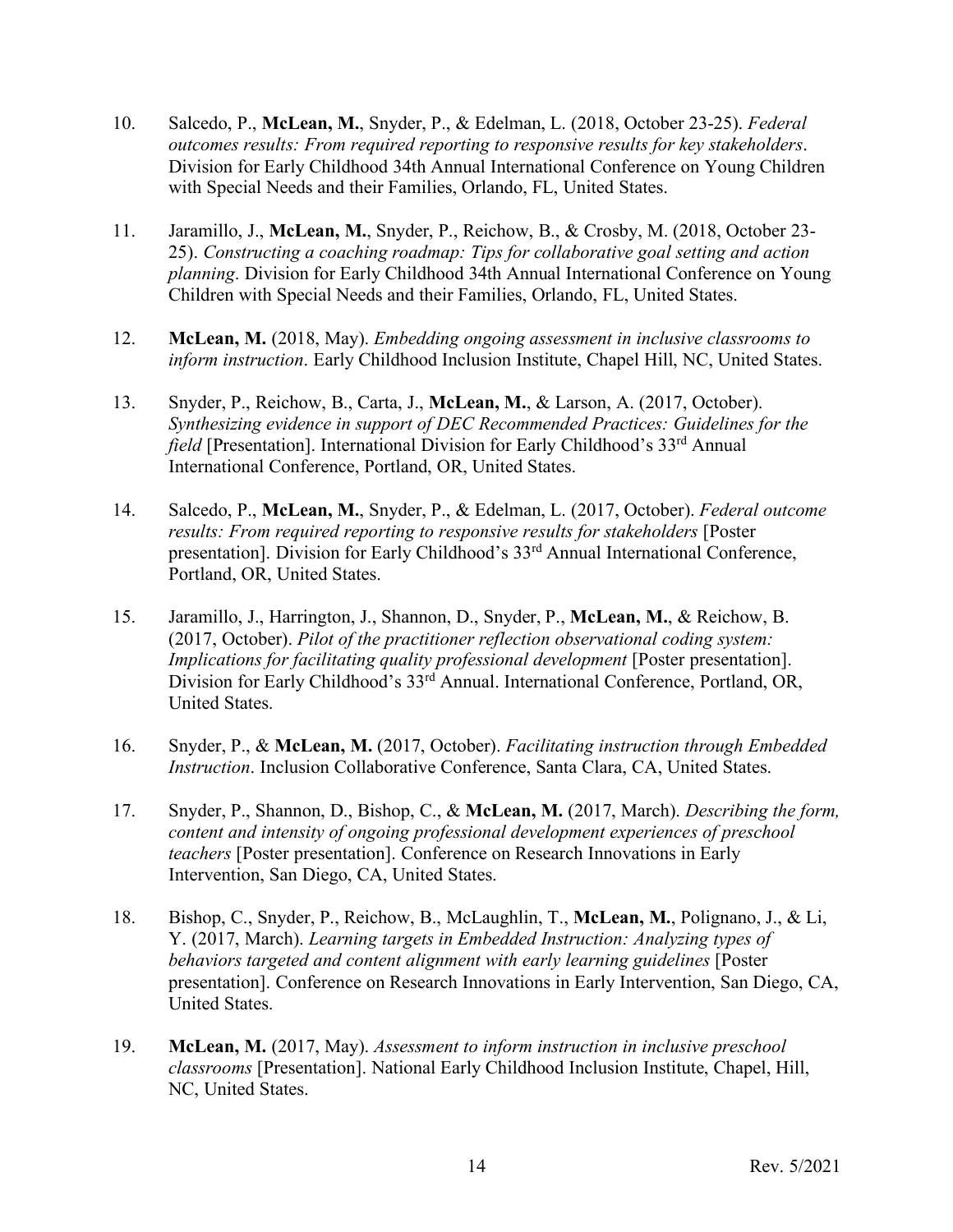- 20. Snyder, P., & **McLean, M.** (2016, February 24). *Linking the DRDP 2015 to instruction and supports: Embedded Instruction for Early Learning*. California Head Start Association Conference, Riverside, CA, United States.
- 21. Snyder, P., & **McLean, M.** (2015, December 16). *Embedded Instruction in preschool classrooms*. California Common Core State Standards Symposia, Woodland, CA, United States.
- 22. Snyder, P., & **McLean, M.** (2015, October 29). *Linking the DRDP, Curricula and Embedded Instruction.* 2015 California State Inclusion Collaborative, Santa Clara, CA, United States.
- 23. **McLean, M.**, Hebbeler, K., Winton, P., Meyer, L., Catalino, T., & Swett, J. (2015, October 8). *DEC Recommended Practices Monograph Series.* Division for Early Childhood Annual Conference, Atlanta, GA, United States.
- 24. **McLean, M.** (2015, June 6). *Research and practice: DEC Recommended Practices, 2014* [Keynote address]. Evelyn Reed Symposium on Early Childhood Research and Practice at Virginia Commonwealth University, Richmond, VA, United States.
- 25. **McLean, M.** (2015, June 17). *Assessment to inform instruction for children with disabilities: Professional development strategies.* Head Start National Center for Quality Teaching and Learning Disabilities Coordinators Institute, San Diego, CA, United States.
- 26. Snyder, P., & **McLean, M.** (2015, June 18). *Embedded Instruction for Early Learning: Tools for teachers and disability coordinators.* Head Start National Center for Quality Teaching and Learning Disabilities Coordinators Institute, San Diego, CA, United States.
- 27. **McLean, M.**, Scott-Little, C., Squires, J., & Bagwell, C. (2015, May 13). *Life after preschool: Looking at kindergarten assessment.* National Early Childhood Inclusion Institute, Chapel Hill, NC, United States.
- 28. **McLean, M.**, Scott-Little, C., & Squires, J. (2015, May 13). *Building a statewide comprehensive and aligned assessment system for all children- Birth to kindergarten.* National Early Childhood Inclusion Institute, Chapel Hill, NC, United States.
- 29. **McLean, M.** (2015, March 24-25). *Assessment in Head Start: Why, how and how to use results*. Head Start Region 1 Conference: Organizing and Utilizing Child Data to Improve Outcomes and Achieve School Readiness Goals, Springfield, MA, United States.
- 30. **McLean, M.** (2015, February 3-4). *DEC Recommended Practices 2014 - Focus on leadership* [Keynote address]. Pre-Kindergarten ESE Contacts Meeting, Florida Department of Education, Bureau of Exceptional Education and Student Services, Technical Assistance and Training System for Programs Serving Pre-Kindergarten Children with Disabilities, Lake Mary, FL, United States.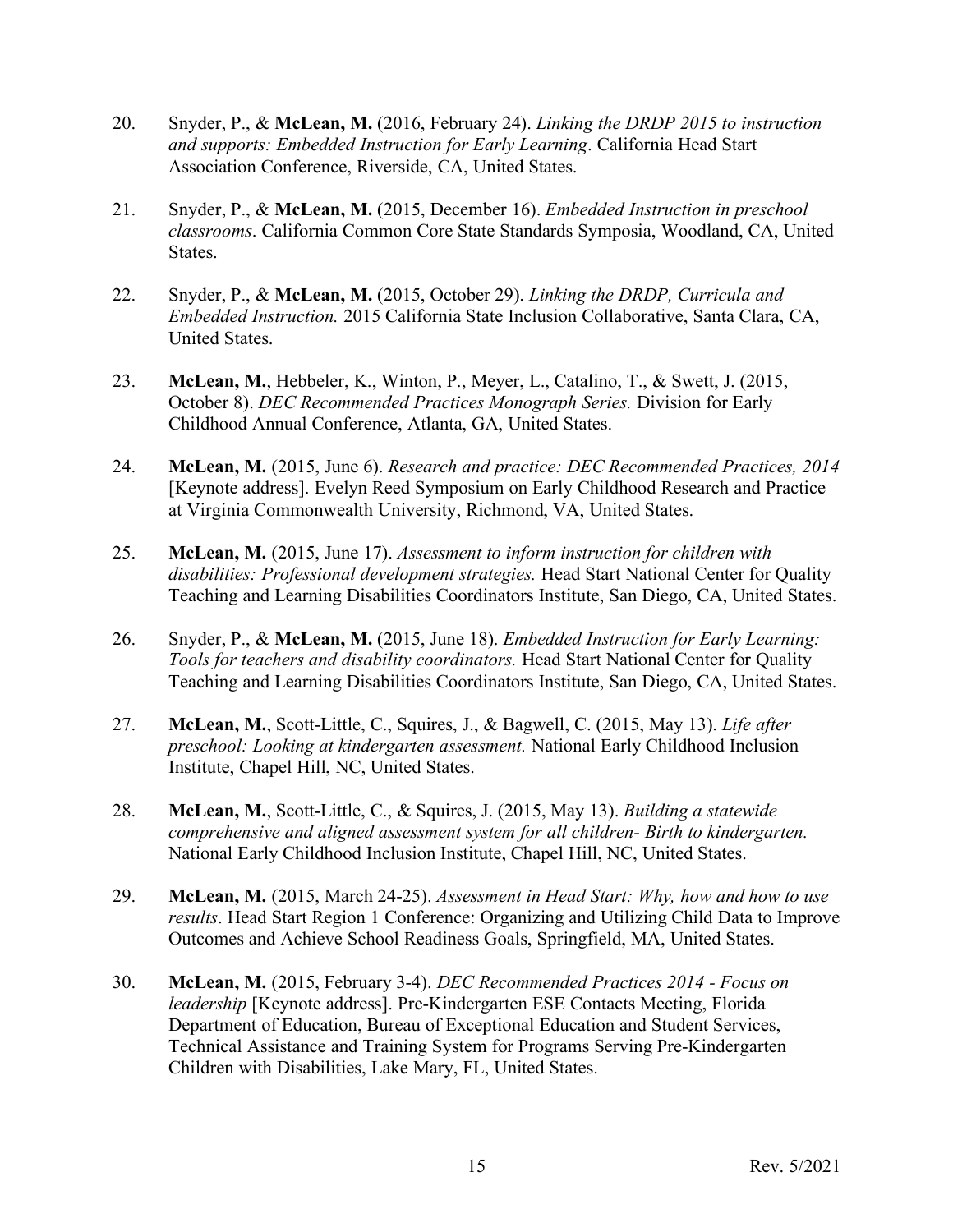- 31. Snyder, P., & **McLean, M.** (2014, October 24). *Embedded Instruction for Early Learning: Intentional teaching to ensure young children's meaningful access and participation in inclusive classrooms.* California Inclusion Collaborative State Conference, San Jose, CA, United States.
- 32. Snyder, P., **McLean, M.**, Salcedo, P., & Edelman, L. (2014, October 8). *Collaborating across agencies: Building a statewide system of assessment for all children.* International Division for Early Childhood Conference, St. Louis, MO, United States.
- 33. **McLean, M.**, Winton, P., & Banerjee, R. (2014, July*). Evidence-based practices for serving young children with special education needs and their families*. Office of Special Education Programs Project Directors Conference, Washington, DC, United States.
- 34. **McLean, M.**, Sciarrino, C., & Snyder, T. (2014, July). *Organizing, using and reporting your child assessment data*. Head Start Early Childhood Specialist Meeting, Boston, MA, United States.
- 35. **McLean, M.**, & Sheldon, M. (2014, June 26). *Early intervention and school readiness for infants and toddlers with special needs*. Early Head Start Webinar.
- 36. **McLean, M.** (2014, May 21). *Building a system of assessment for all children*. National Early Childhood Inclusion Institute, Chapel Hill, NC, United States.
- 37. **McLean, M.**, Swett, J., & Trivette, C. (2014, May 21). *DEC Recommended Practices: How do we ensure application and use?* National Early Childhood Inclusion Institute, Chapel Hill, NC, United States.
- 38. Odom, S., Snyder, P., **McLean, M.**, & Wong, C. (2014, February 21). *Recommended and evidence-based practices for young children with disability: Processes for selection* [Presentation]. Conference for Research Innovations in Early Intervention, San Diego, CA, United States.
- 39. Sandall, S., & **McLean, M.** (2013, May 1). *Making inclusion work: Focus on ongoing assessment and effective teaching practices for young children with disabilities*. National Head Start Association Conference, Washington, DC, United States.
- 40. **McLean, M.** (2013, May 15). *Making inclusion work: Focus on ongoing assessment*. Inclusion Conference, U of North Carolina, Chapel Hill, NC, United States.
- 41. **McLean, M.** (2013, June 18). *Using assessment to understand our students and transform our teaching*. Chancellor's Academy, University of Illinois, Champaign, IL, United States.
- 42. **McLean, M.** (2013, June 19). *Interpreting and using aggregated data*. Chancellor's Academy, University of Illinois, Champaign, IL, United States.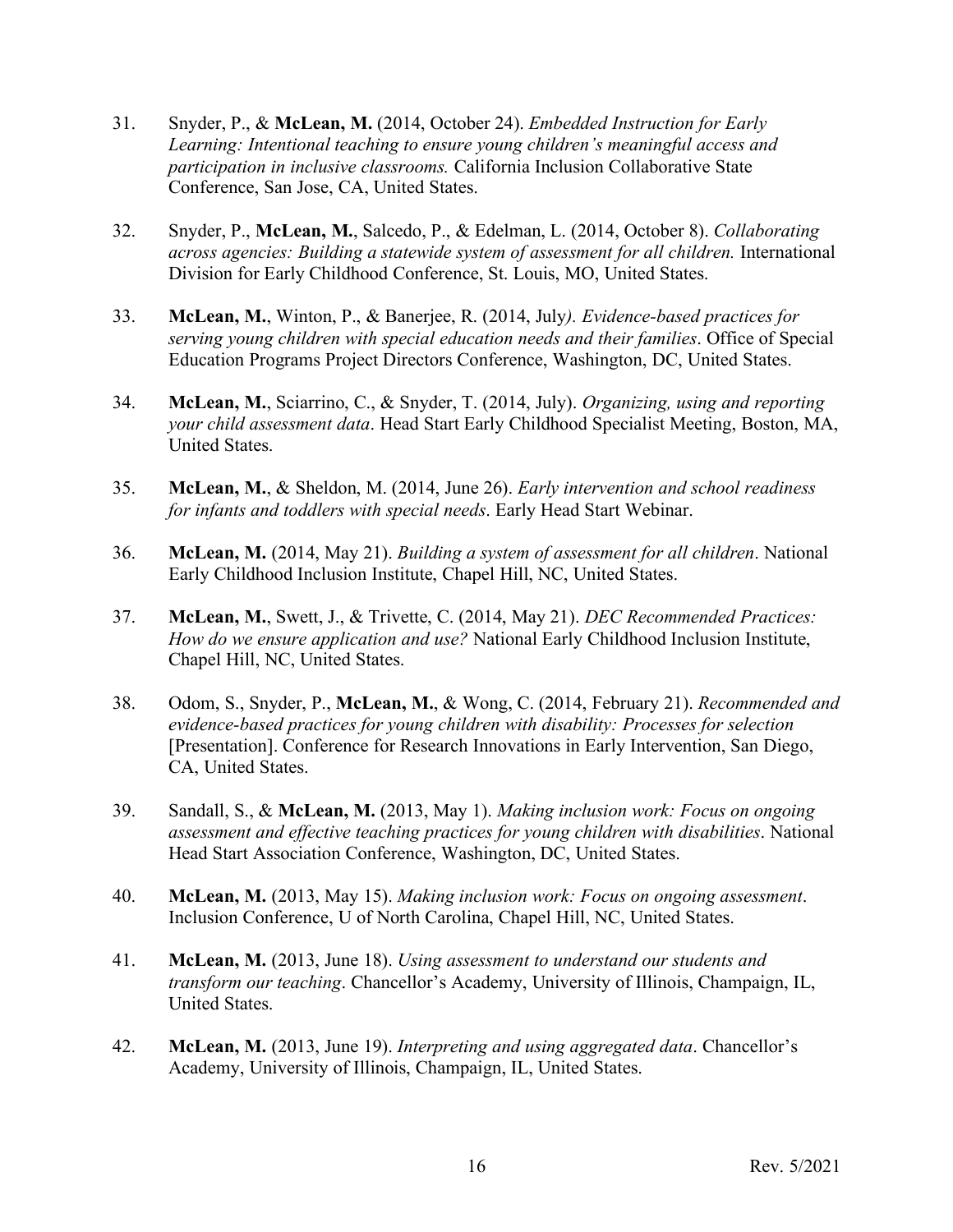- 43. Banerjee, R., & **McLean, M.** (2013, July 16). *Revising the DEC Recommended Practices: Process and outcomes*. U.S. Department of Education Office of Special Education Programs Conference, Washington, DC, United States.
- 44. Yates, T., Rudick, S., & **McLean, M.** (2013, July 18). *Data, data on the wall: Tell your story to us all*. Head Start Early Childhood Education Specialists Conference, Denver, CO, United States.
- 45. Kuschner, A., Salcedo, P., **McLean, M.**, & Edelman, L. (2013, October 17). *Desired Results Developmental Profile overview.* Division for Early Childhood Conference, San Francisco, CA, United States.
- 46. Peterson, C., & **McLean, M.** (2012, April 25-26). *Finding reliable and valid assessment instruments that measure child development and what to do when there are none: Collecting and using data to support school readiness in migrant and seasonal Head Start*. Head Start Region XII Conference, Arlington, VA, United States.
- 47. Snyder, T., Snyder, P., & **McLean, M.** (2012, February 28-29). *Targeting energies and discerning strategies for children with disabilities in Head Start.* Special Education Early Childhood Administrators Project (SEECAP) Conference, Newport Beach, CA, United States.
- 48. Snyder, P., **McLean, M.**, & McLaughlin, T. (2012, February 28-29). *Embedded Instruction for Early Learning: Tools for administrators.* Special Education Early Childhood Administrators Project (SEECAP) Conference, Newport Beach, CA, United States.
- 49. Snyder, P., Hemmeter, M. L., Sandall, S., **McLean, M.**, McLaughlin, T., & Algina, J. (2012, February 23). *Impact of professional development on preschool teachers' use of embedded-instruction practices*. Conference on Research Innovations in Early Intervention, San Diego, CA, United States.
- 50. **McLean, M.** (2012, February 9). *Ongoing child assessment*. Head Start Webinar for Early Childhood Specialists.
- 51. **McLean, M.** (2012, February 1). *Focus on assessment*. California Head Start Association State Conference, Garden Grove, CA, United States.
- 52. **McLean, M.**, Bagnato, S., & Snyder, P. (2011, November 18). *Putting authentic assessment principles into practice*. Division for Early Childhood International Conference, Washington, DC, United States.
- 53. McCollum, J., Fowler, S., & **McLean, M.** (2011, November 19). *Selecting young children for more intensive instruction: Building on the GRTR! screen.* Division for Early Childhood International Conference, Washington, DC, United States.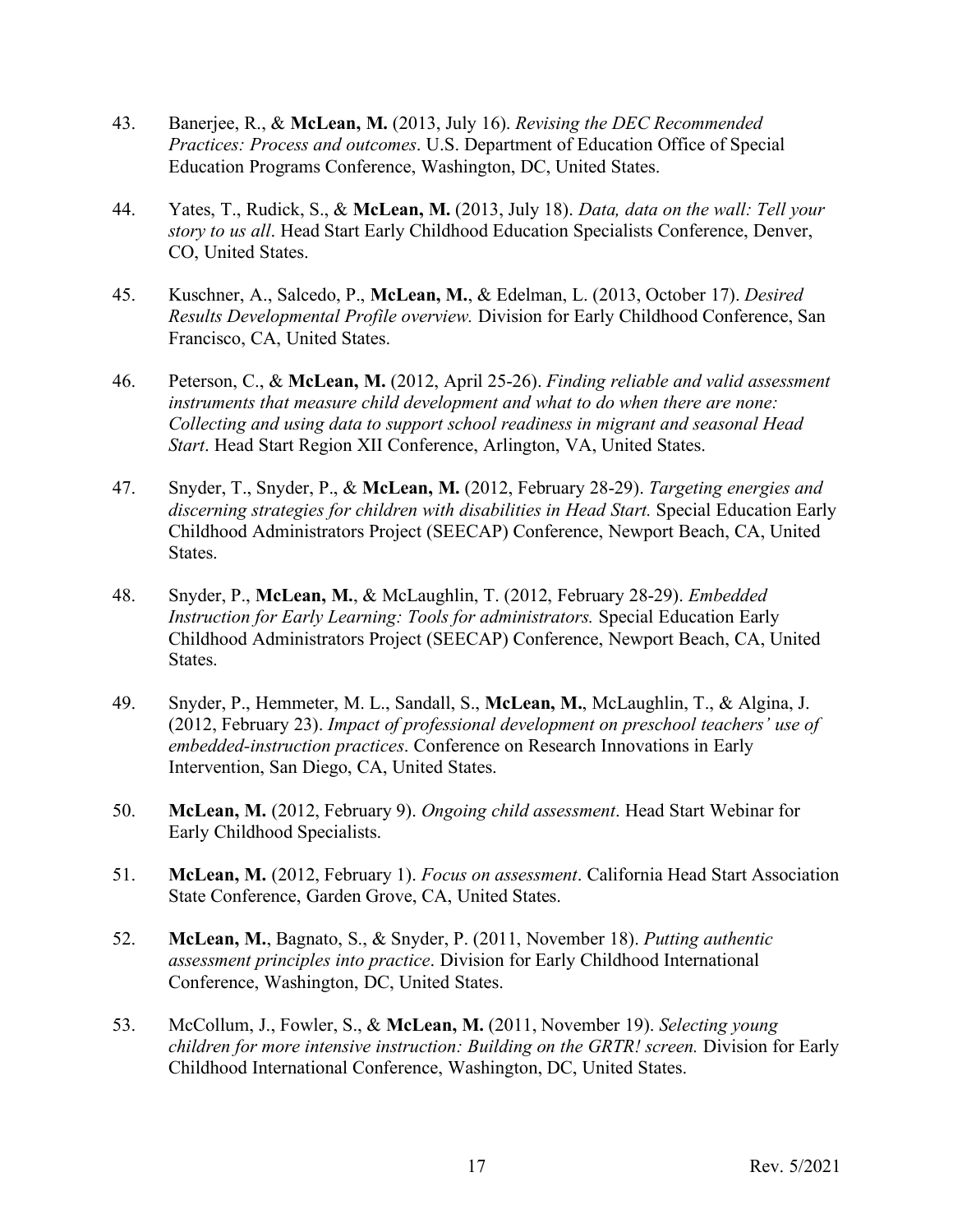- 54. **McLean, M.** (2011, October 3-4). *"How are the children doing? Supporting high quality ongoing child assessment" Parts 1 and 2*. Office of Head Start National Birth to Five Leadership Institute, Washington, DC, United States.
- 55. **McLean, M.** (2011, June 29). *Ongoing child assessment*. Oregon Head Start Professional Development Summit, Bend, OR, United States.
- 56. McLean, M, Snyder, P., Sandall, S., & Hemmeter, M. L. (2011, May 4-6). *Professional development in embedded instruction.* International Society for Early Intervention, New York, NY, United States.
- 57. Snyder, P., **McLean, M.**, & Sandall, S. (2010, April 22). *Planning, implementing and evaluating embedded instruction in early childhood settings*. Council for Exceptional Children Convention, Nashville, TN, United States.
- 58. Snyder, P., Hemmeter, M. L., **McLean, M.**, & Sandall, S. (2010, June 28). *Impact of professional development on preschool teachers* [Poster]. Use of Embedded Instruction Practices Institute for Education Sciences Fifth Annual Conference, Washington, DC, United States.
- 59. Snyder, P., McLaughlin, T., Sandall, S., Hemmeter, M. L., & **McLean, M.** (2010, October 14). *Intentional and systematic instruction in early learning: Tools for teachers and families* [Pre-conference workshop]. Division for Early Childhood International Conference, Kansas City, MO, United States.
- 60. Kuschner, A., Edelman, L., Snyder, P., & **McLean, M.** (2010, October 15). *Intentional intervention and authentic assessment*. Division for Early Childhood International Conference, Kansas City, MO, United States.
- 61. **McLean, M.**, Hemmeter, M. L., Snyder, P., Sandall, S., & Bruckner, C. (2009, October 15-18). *Embedding assessment and intervention in naturally occurring routines and activities.* Division for Early Childhood International Conference on Young Children with Special Needs and their Families, Albuquerque, NM, United States.
- 62. Snyder, P., Hemmeter, M. L., Sandall, S., & **McLean, M.** (2009, June 7-9). *Impact of professional development on preschool teachers' use of embedded instruction practices*. Institute of Education Sciences Research Conference, Washington, DC, United States.
- 63. McCormick, K., Innocenti, M., Chen, D., & **McLean, M.** (2009, October 15-18). *DEC and developmental delay: Past, present and future.* Division for Early Childhood International Conference on Young Children with Special Needs and their Families, Albuquerque, NM, United States.
- 64. **McLean, M.** (2008, August 27-28). *Building quality child assessment systems for IDEA infant/toddler and preschool programs: Where we've been lately and where we might be*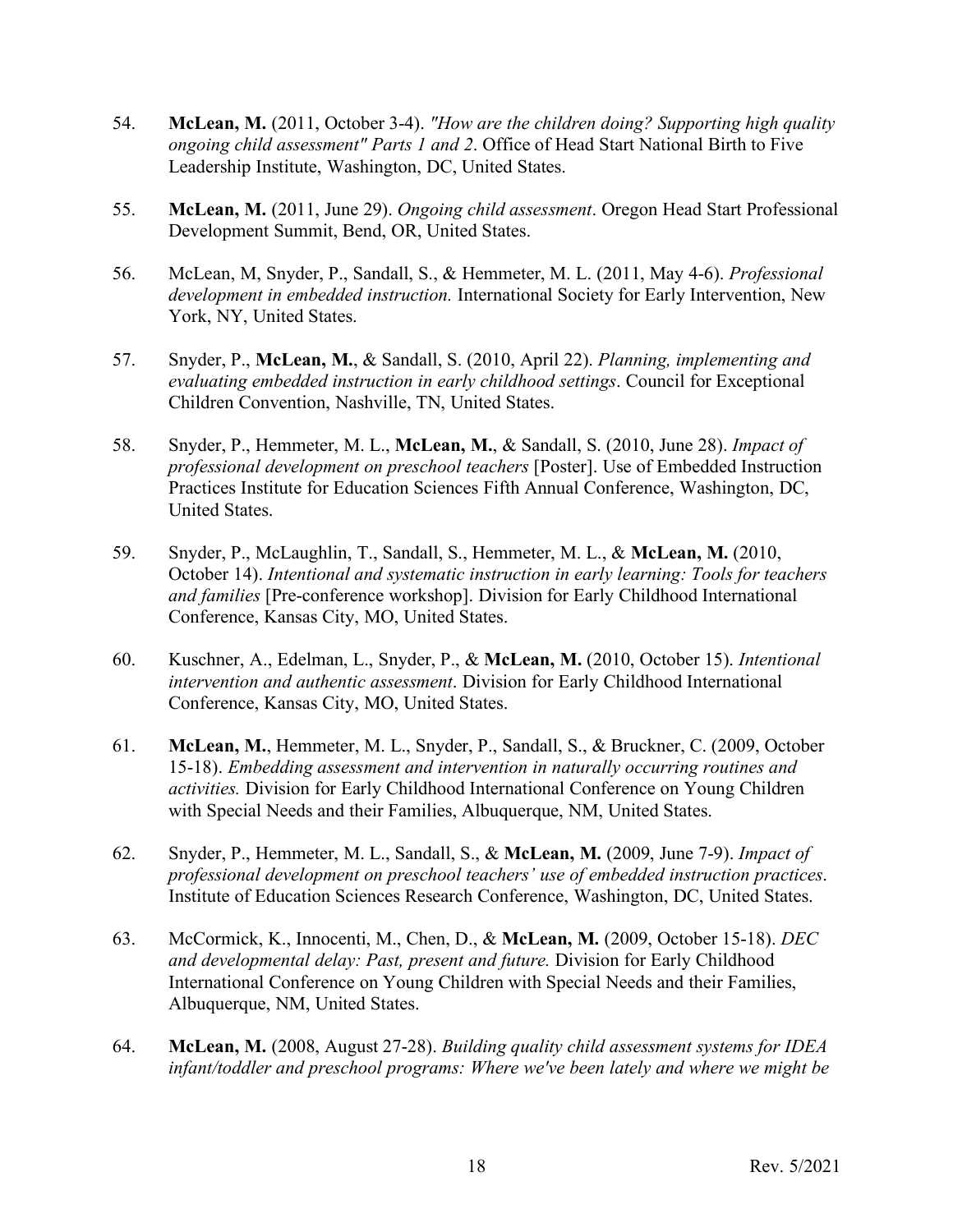*going next* [Plenary session]. NECTAC Child and Family Outcomes Conference, Baltimore, MD, United States.

- 65. Bruckner, C., **McLean, M.**, & Snyder, P. (2008, February 21-23). *Interpreting Rasch scaled item parameters in the context of early childhood assessment* [Concurrent panel session]. Conference on Research Innovations in Early Intervention, San Diego, CA, United States.
- 66. Sandall, S., **McLean, M.**, & Rakap, S. (2008, February 21-23). *Tools for Teachers: Validating professional development materials* [Poster session]. Conference on Research Innovations in Early Intervention, San Diego, CA, United States.
- 67. Bruckner, C., Kuschner, A., Edelman, L., Salcedo, P., & **McLean, M.** (2007, October 25- 27). *Going to scale: Implementing statewide assessment of all preschool children with disabilities.* Division for Early Childhood Conference on Young Children with Special Needs, Niagara Falls, Ontario, Canada.
- 68. Bruckner, C., Snyder, P., **McLean, M.**, Yovanoff, P., Squires, J., & Fisher, W. (2007, October 25-27). *Constructing and revising measurement tools using Rasch scaling: Early childhood* [Symposium presentation]. Meeting of the Division for Early Childhood Conference on Young Children with Special Needs, Niagara Falls, Ontario, Canada.
- 69. Hebbeler, K., **McLean, M.**, & Tolley, L. (2007, July16). *Early childhood outcomes: Implications for personnel preparation and professional development.* U.S. Office of Special Education Programs Project Directors' Conference, Washington, DC, United States.
- 70. Kuschner, A., Cathcart, M., **McLean, M.**, Salcedo, P., & Bruckner, C. (2007, February 28). *Implementing the Desired Results Access for preschool children with disabilities: Update for administrators.* Special Education Early Childhood Administrators Project (SEECAP) Conference, San Jose, CA, United States.
- 71. **McLean, M.** (2007, June 15). *Getting to outcomes through assessment.* Family Connections Conference, North Dakota Department of Public Instruction, Grand Forks, ND, United States.
- 72. Hebbeler, K., **McLean, M.**, Robinson, C., & Rous, B. (2007, April). *Critical issues in early childhood assessment and accountability* [DEC showcase session]. Council for Exceptional Children Annual Conference, Louisville, KY, United States.
- 73. Wolery, M., Smith, B., & **McLean, M.** (2006, October). *DEC Recommended Practices: Then, now and on Monday* [Keynote presentation]. Division for Early Childhood International Conference on Young Children with Special Needs, Little Rock, AR, United States.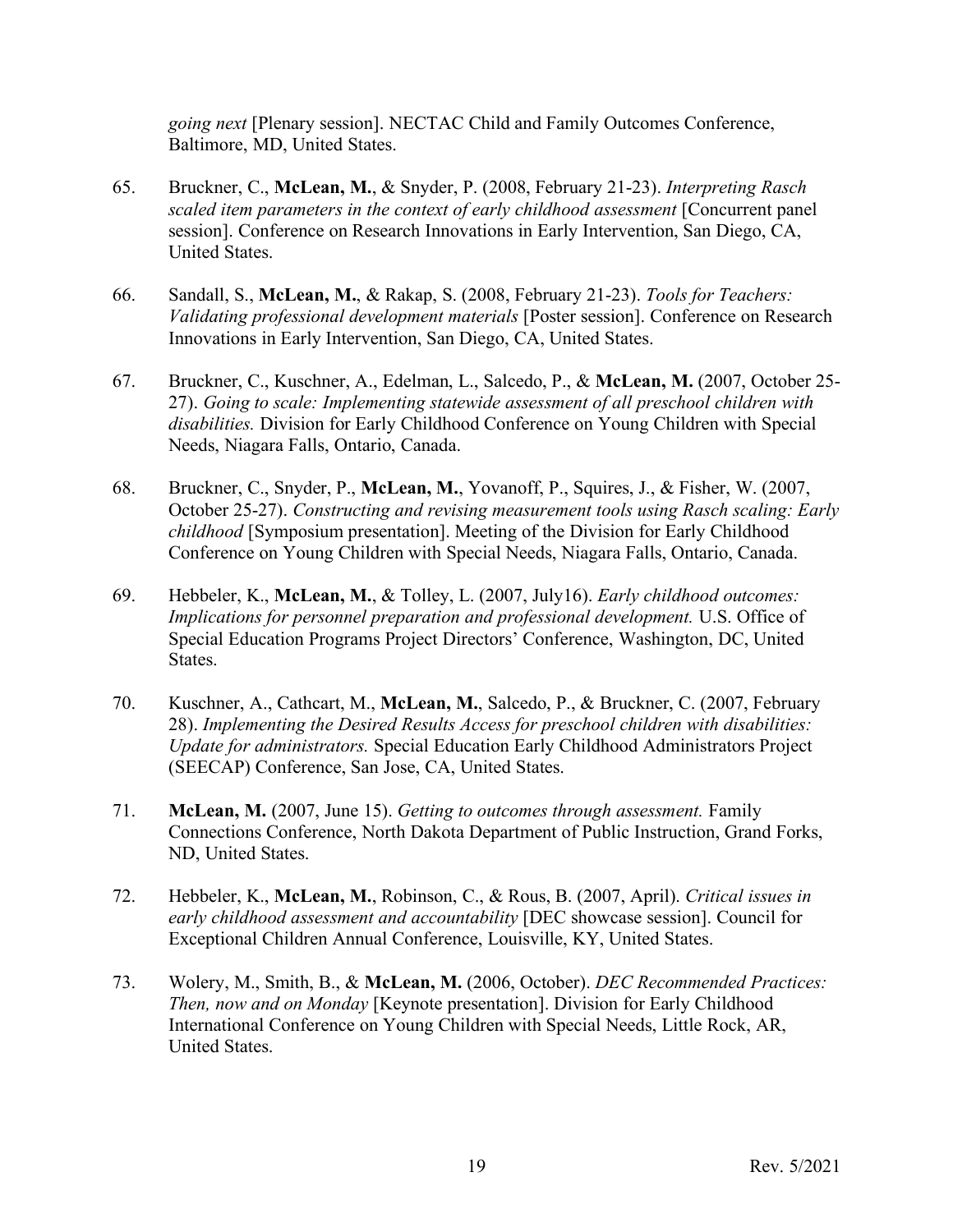- 74. Smith, B. **McLean, M.**, Hemmeter, M. L., & Sandall, S. (2005, October). *Putting DEC's Recommended Practices to work.* Division for Early Childhood International Conference on Young Children with Special Needs, Portland, OR, United States.
- 75. Matias, S., Kuschner, A., & **McLean, M.** (2005, October 15). *Young children with disabilities' participation in statewide assessment: Guidance for IEP teams*. Division for Early Childhood International Conference on Young Children with Special Needs, Portland, OR, United States.
- 76. **McLean, M.**, Ayala, E., Kuschner, A., Matias, S., Paredes-Barnett, I., & Valdivia, R. (2005, October 15). *Including children who are culturally and linguistically diverse in statewide assessments.* Division for Early Childhood International Conference on Young Children with Special Needs, Portland, OR, United States.
- 77. Drouin, C., Kuschner, A., & **McLean, M.** (2005, April 19). *Building an inclusive outcomes assessment system*. U.S. Dept of Education, Office of Special Education Programs Conference on Outcomes Based Assessment, Salt Lake City, UT, United States.
- 78. **McLean, M.**, Kuschner, A., Heal, H., & Drouin, C. (2004, April 15). *Inclusive assessment: Valid and feasible assessment of development for children with disabilities* [Symposium presentation]. American Educational Research Association Annual Meeting, San Diego, CA, United States.
- 79. **McLean, M.**, & Kuschner, A. (2004, June 29). *Inclusive assessment for children with disabilities.* Head Start National Research Conference, Washington, DC, United States.
- 80. Harbin, G., Rous, B., & **McLean, M.** (2004, February 28). *Methods, models and processes in accountability research* [Presentation]. Conference on Research Innovations in Early Intervention, San Diego, CA, United States.
- 81. Heal, H., **McLean, M.**, & Kuschner, A. (2004, February 27). *Preparing for statewide assessment of outcomes for young children with disabilities: California's field test of the DRDP access* [Poster presentation]. Conference on Research Innovations in Early Intervention, San Diego, CA, United States.
- 82. Hyson, M., Rous, B., Snyder, P., & **McLean, M.** (2004, June 22). *What about young children with disabilities? Exploring implications of the NAEYC and NAECS/SDE position statement on curriculum, assessment and program evaluation* [Presentation]. NAEYC National Institute for Early Childhood Professional Development, Baltimore, MD, United States.
- 83. Sandall, S., **McLean, M.**, Hemmeter, M. L., Smith, B., Mulligan, S., & Jones, H. (2004, December 6). *DEC Recommended Practices: An update* [Presentation]. Division for Early Childhood International Conference, Chicago, IL, United States.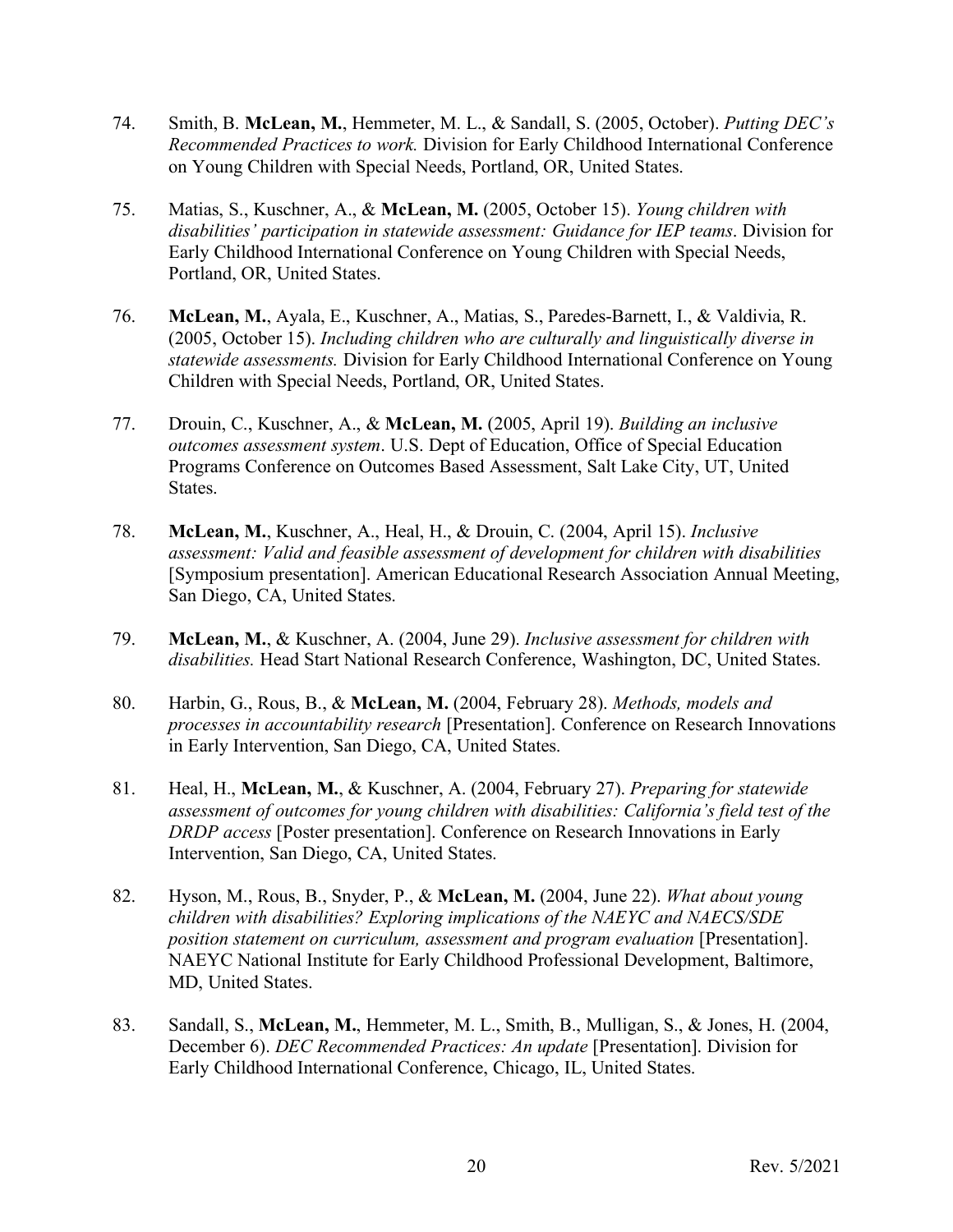- 84. Rous, B., Snyder, P., **McLean, M.**, McCormick, K., Pretti-Frontczak, K., & Hyson, M. (2004, December 6). *Position on curriculum, assessment and program evaluation for young children with disabilities* [Presentation]. Division for Early Childhood International Conference, Chicago, IL, United States.
- 85. Goffin, S., Smith, B., **McLean, M.**, Sandall, S., & Hemmeter, M. L. (2004, December 7). *NAEYC's new early childhood program standards, accreditation performance criteria and children with special needs* [Presentation]. Division for Early Childhood International Conference, Chicago, IL, United States.
- 86. Bair Heal, H., **McLean, M.**, Kuschner, A., & Gutierrez-Matias, S. (2004, December 7). *Lessons learned in statewide assessment: The California experience* [Presentation]. Division for Early Childhood International Conference, Chicago, IL.
- 87. **McLean, M.**, Kuschner, A. Heal, H., & Drouin, C. (2004, June 29). *Inclusive assessment: Valid and feasible assessment of development for children with disabilities.* Head Start National Research Conference, Washington, DC, United States.
- 88. Hyson, M., Rous, B., Snyder, P., & **McLean, M.** (2004, June 21). *What about young children with disabilities? Exploring the implications of the NAEYC and NAECS/SDE position statement on curriculum, assessment, and program evaluation.* NAEYC National Institute for Early Childhood Professional Development, Baltimore, MD, United States.
- 89. **McLean, M.**, Kuschner, A., Heal, H., & Drouin, C. (2004, April 15). *Inclusive assessment: Valid and feasible assessment of development for children with disabilities.* 2004 Annual Meeting of the American Educational Research Association, San Diego, CA, United States.
- 90. Heal, H. B., **McLean, M.**, & Kuschner, A. (2004, February 27). *Preparing for statewide assessment of outcomes for young children with disabilities: California's field test of the DRDP access.* Conference on Research Innovations in Early Intervention. San Diego, CA, United States.
- 91. Harbin, G., Rous, B., **McLean, M.**, & Neal, P. (2004, February 28). *Methods, models, and processes in accountability research.* Conference on Research Innovations in Early Intervention, San Diego, CA, United States.
- 92. **McLean, M.**, & Santos, A. (2004, February 26 & March 11). *Evidence-based practice.* Tenth Annual Special Education Early Childhood Administrator's Project, Sacramento & Anaheim, CA, United States.
- 93. **McLean, M.** (2003, December 17). *Evidence-based practice: Where did it come from and where are we going?* Special Education Early Development Core Consultant Training, Sacramento, CA, United States.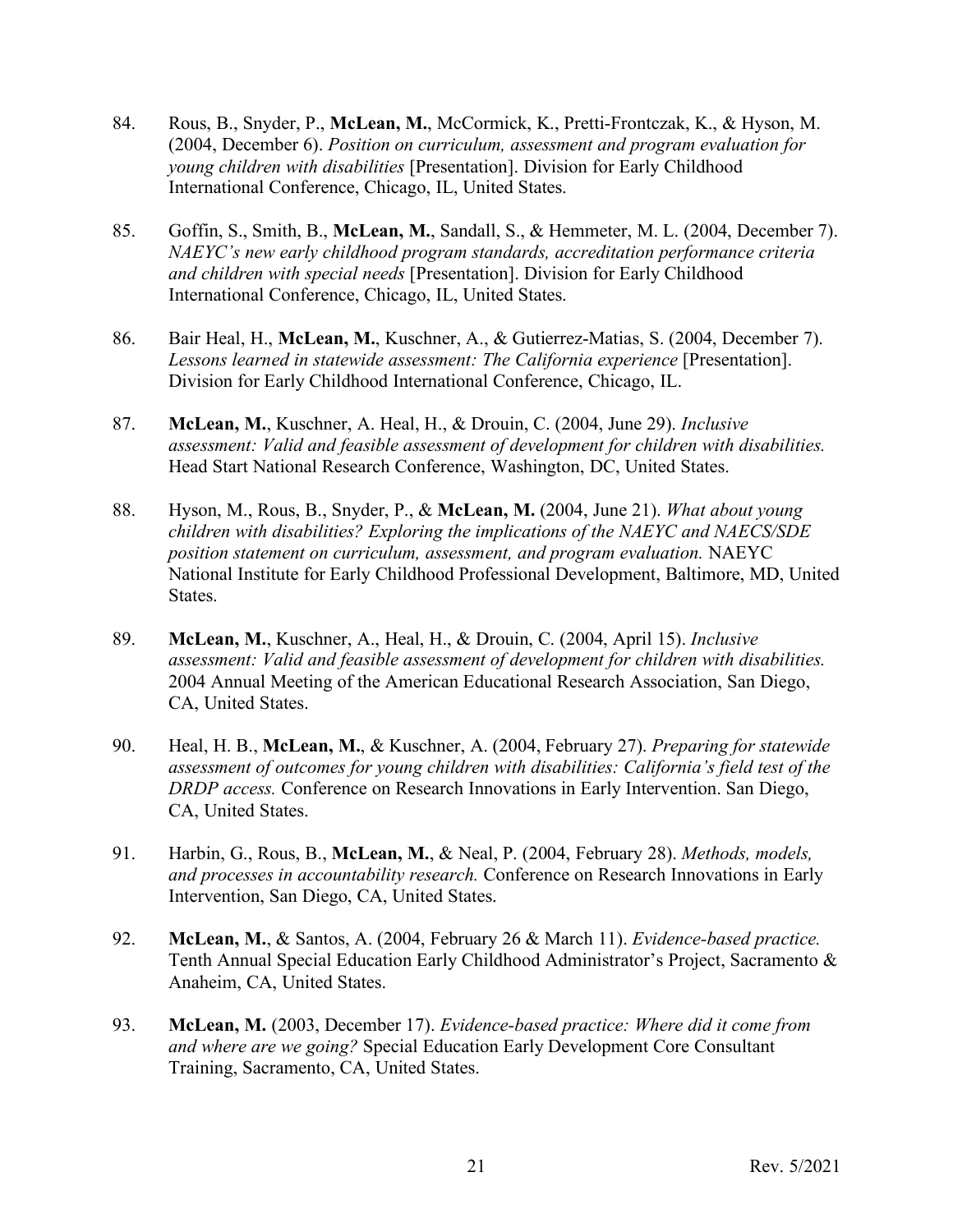- 94. **McLean, M.** (2003, October 2). *Including children with disabilities in CDE's Desired Results system.* National Center for Special Education Accountability Monitoring Advisory Board Meeting, New Orleans, LA, United States.
- 95. **McLean, M.** (2003, January 27-28). *The Desired Results Developmental Profile as an assessment of accountability for young children.* Early Childhood Outcomes and Indicators Focus Group Meeting, Office of Special Education Programs, U.S. Department of Education, Washington, DC, United States.
- 96. Willis, S., **McLean, M.**, & Bruder, M. B. (2003, July 9-11). *Early childhood indicators: Outcomes for children and families.* 2003 OSEP Research Project Directors' Conference, Washington, DC, United States.
- 97. **McLean, M.** (2003, August 5). *Current issues and recommended practices in assessment.* Minnesota Early Intervention Summer Institute. St John's University, Collegeville, MN, United States.
- 98. **McLean, M.** (2003, October 1-3). *Including children with disabilities in California's Child Outcomes assessment.* National Center for Special Education Accountability Monitoring Advisory Board Meeting, New Orleans, LA, United States.
- 99. **McLean, M.**, Kuschner, A., Heal, H., & Drouin, C. (2003, October 12-15). *The California Desired Results: Incorporating recommended practice into policy for statewide assessment.* DEC Conference on Young Children with Special Needs and Their Families, Washington, DC, United States.
- 100. Rous, B., & **McLean, M.** (2003, November 2-4). *Standards and outcomes in early childhood.* 2003 Office of Special Education Programs (OSEP) National Early Childhood Conference, Washington, DC, United States.
- 101. **McLean, M.** (2003, December 17-18). *The emphasis on evidence-based practice: Where did it come from and where are we going?* Supporting Early Education Delivery Systems Conference, Sacramento, CA, United States.
- 102. **McLean, M.**, Baer Heal, H., & Kuschner, A. (2002, November 5). *Statewide assessment: Lessons learned* [Presentation]. Office of Special Education Programs National Early Childhood Conference, Washington, DC, United States.
- 103. **McLean, M.**, Rous, B., & Baer Heal, H. (2002, March 1). *Assessment for accountability: A state and national perspective.* Conference on Research Innovations in Early Intervention, San Diego, CA, United States.
- 104. **McLean, M.**, & Hemmeter, M. L. (2001, May). *DEC Recommended Practices for early intervention/early childhood special education.* National Head Start Association 28th Annual Training Conference, Orlando, FL, United States.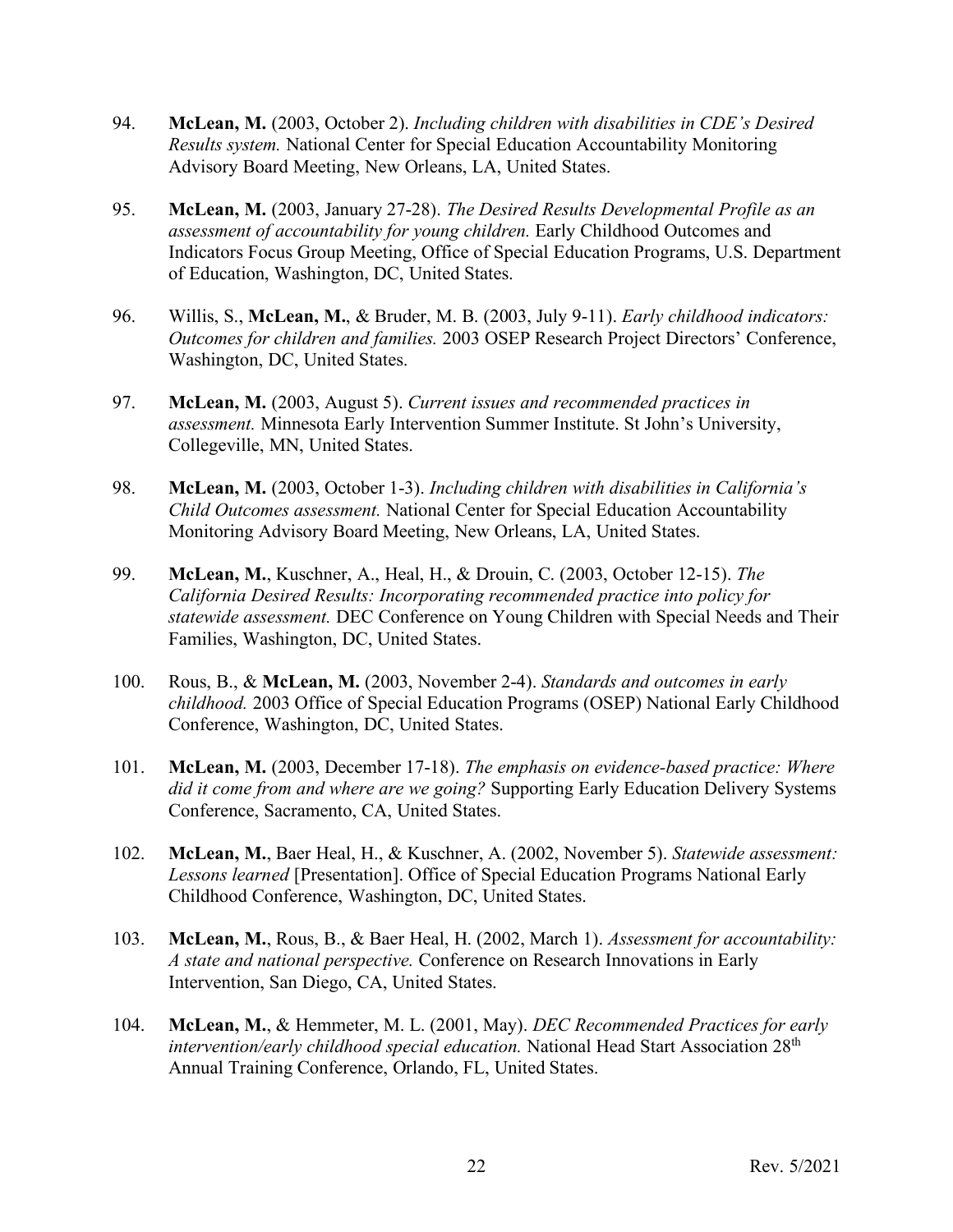- 105. **McLean, M.** (2001, February 21). *The LAP-D and Mullen Scales.* CESA #1 Preschool Assessment Conference, West Allis, WI, United States.
- 106. **McLean, M.**, & Bruder, M. B. (2000, December). *Increasing learning opportunities through assessment of naturally occurring activity settings.* Division for Early Childhood International Conference, Albuquerque, NM, United States.
- 107. **McLean, M.** (2000, July). *Overview and recommendations.* Early Childhood Options Conference, Eau Claire, WI, United States.
- 108. **McLean, M.** (2000, April). *Implications of brain research for young children with disabilities.* JoLynn Beeman Memorial Lecture Series, Wisconsin Division for Early Childhood, Wisconsin Dells, WI, United States.
- 109. **McLean, M.**, & Sandall, S. (2000, April 5-8). *Update on revised DEC Recommended Practices.* Council for Exceptional Children Annual Conference, Vancouver, BC, Canada.
- 110. **McLean, M.** (2000, April 27-29). *Increasing children's learning opportunities in home and community settings.* Conference on Research Innovations in Early Intervention, San Diego, CA, United States.
- 111. **McLean, M.**, Walka, H., & Tebb, K. (2000, April 27-29). *An approach to outcomebased accountability systems for young children with disabilities.* Conference on Research Innovations in Early Intervention, San Diego, CA, United States.
- 112. **McLean, M.**, Walka, H., & Kuschner, A. (1999, December). *State progress in measuring progress of preschool children receiving services for disabilities.* Division for Early Childhood International Conference, Washington, DC, United States.
- 113. Smith, B., **McLean, M.**, & Sandall, S. (1999, December). *Update on DEC Recommended Practices.* Division for Early Childhood International Conference, Washington DC, United States.
- 114. **McLean, M.**, Sandall, S., & Sexton, D. (1999, April). *Update on revising the DEC Recommended Practices.* 1999 CEC Annual Convention, Charlotte, NC, United States.
- 115. Smith, B., **McLean, M.**, Sandall, S., & Sexton, D. (1999, April). *Update on revising the recommended practices.* Council for Exceptional Children Annual Convention, Charlotte, NC, United States.
- 116. Trivette, C., & **McLean, M.** (1999, April). *Enhancing learning opportunities in the home and community: Cultural perspectives.* Council for Exceptional Children Annual Convention, Charlotte, NC, United States.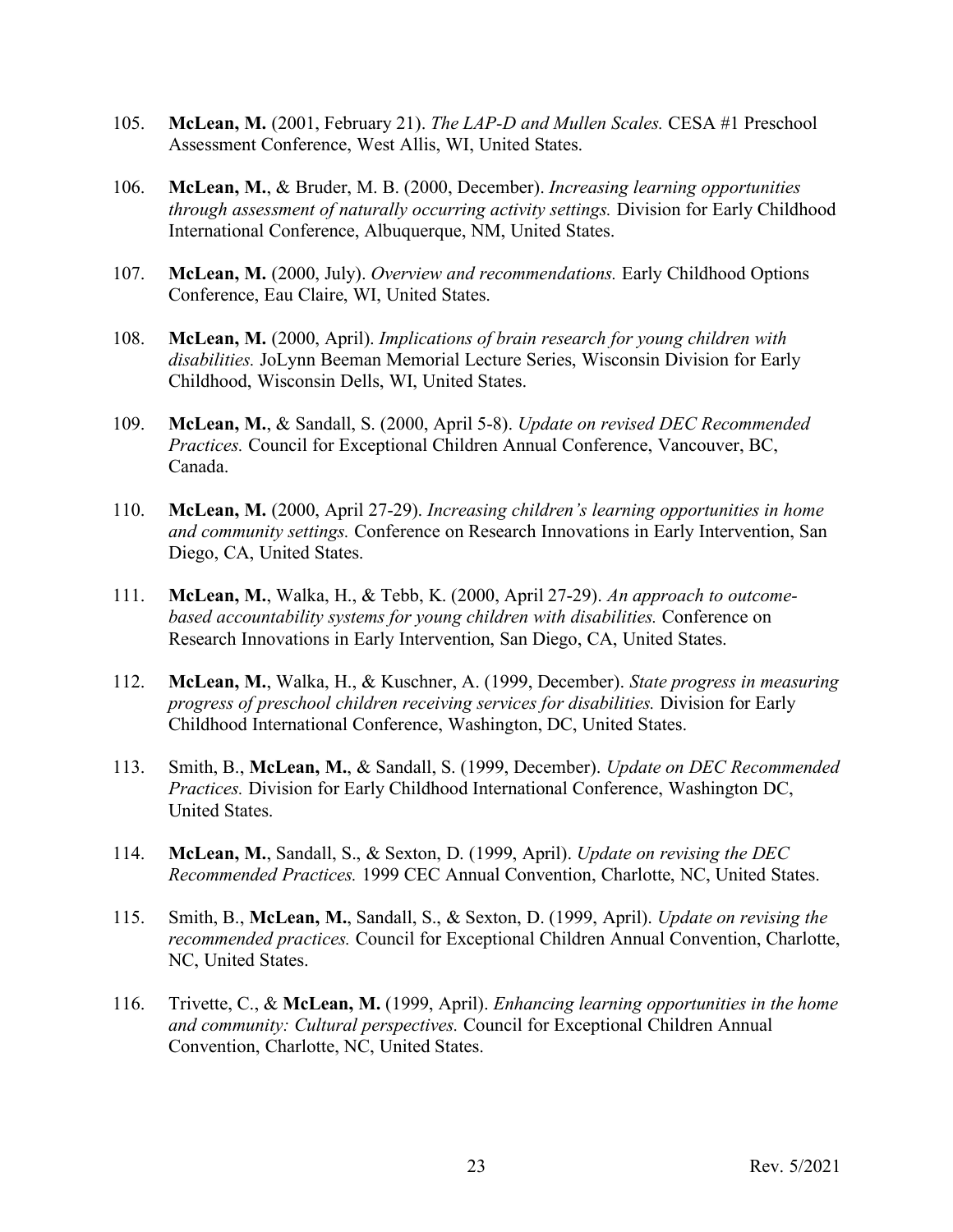- 117. Dunst, C., Bruder, M. B., Trivette, C., Raab, M., & **McLean, M.** (1998, December). *Enhancing learning opportunities for young children in home and community settings: A cultural perspective.* Council for Exceptional Children/Division for Early Childhood, International Early Childhood Conference on Children with Special Needs, Chicago, IL, United States.
- 118. Bruder, M. B., **McLean, M.**, Dunst, C., Trivette, C., & Raab, M. (1998, December). *Enhancing learning opportunities in the home and community: Cultural perspectives*. 14<sup>th</sup> International Division for Early Childhood Conference, Chicago, IL, United States.
- 119. **McLean, M.** (1998, July). *Inclusion in early childhood programs* [Presentation]. 5th Annual Summer Leadership Institute of the Wisconsin School Inclusion Project, Wausau, WI, United States.
- 120. **McLean, M.** (1998, May). *Administration of the Learning Accomplishment Profile and the Miller Assessment for Preschoolers*. CESA 1, West Allis, WI, United States.
- 121. **McLean, M.** (1998, April). *Assessing children who are bilingual*. CESA 1, West Allis, WI, United States.
- 122. **McLean, M.** (1998, January). *Preschool assessment*. Cooperative Education Service Agency (CESA), West Allis, WI, United States.
- 123. **McLean, M.**, & Bruder, M. B. (1998). *Home and community activity settings as children's learning opportunities* [Poster presentation]. Conference on Research Innovations in Early Intervention, Charleston, SC, United States.
- 124. Jacobs, G., Wounded Head, J., Urquhart, M., **McLean, M.**, & Powers, M. (1997, November). *Providing models for inclusive programs: Using distance learning and CD Rom.* Council for Exceptional Children/Division for Early Childhood, International Early Childhood Conference on Children with Special Needs, New Orleans, LA, United States.
- 125. **McLean, M.** (1997, March). *Past, present and future visions of family-centered services* [Presentation]. 2nd Annual North Dakota Early Intervention Institute, Grand Forks, ND, United States.
- 126. Dunst, C., Bruder, M. B., Trivette, C., Raab, M., & **McLean, M.** (1997). *Increasing learning opportunities for children through families and communities* [Presentation]. 13th Annual DEC Early Childhood Conference on Children with Special Needs, New Orleans, LA, United States.
- 127. **McLean, M.** (1996, November). *Assessment and intervention: Critical linkages* [Presentation]. Innovations in Early Intervention Conference, Connecticut Birth to Three System, Cromwell, CT, United States.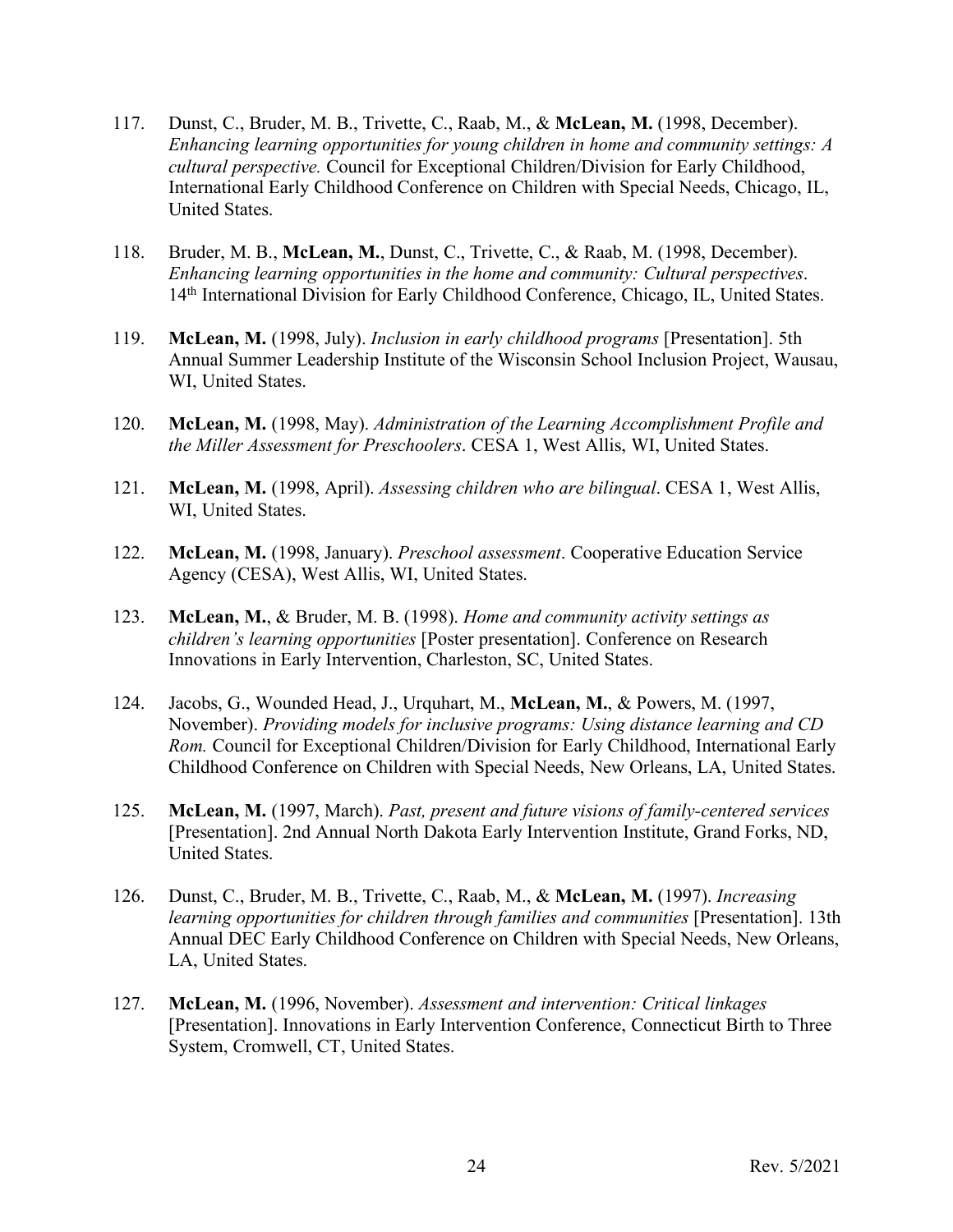- 128. **McLean, M.** (1996, October). *Significant developmental delay*. 12th Annual State Superintendents' Conference on Special Education, Madison, WI, United States.
- 129. **McLean, M.** (1996, September). *Significant developmental delay*. Early Childhood Special Education Higher Education Consortium Meeting, Madison, WI, United States.
- 130. **McLean, M.** (1996, August). *Assessment in early childhood: Recommended practices and recent innovations* [Keynote address]. Minnesota Early Intervention Summer Institute, St. John's University, Collegeville, MN, United States.
- 131. **McLean, M.** (1996, June). *Promising practices in assessing young children with special needs* [Presentation]. Louisiana Summer Institute on Early Intervention, NE Louisiana University, Monroe, LA, United States.
- 132. **McLean, M.** (1995, September). *Inclusion of children with special needs* [Presentation]. South Dakota Association for the Education of Young Children State Conference.
- 133. **McLean, M.** (1995, July). *Assessment of young children with special needs* [Presentation]. South Dakota Summer Institute on Early Intervention, Sioux Falls, SD, United States.
- 134. **McLean, M.** (1995, May). *What do infants and toddlers need? An overview of recommended practices* [Presentation]. Effective Practices for Early Intervention Conference, Tampa, FL, United States.
- 135. **McLean, M.** (1994, November). *Inclusion for preschool children*. N.W. Educational Cooperative Service Unit, Mahnomon, MN, United States.
- 136. **McLean, M.** (1994, July). *Assessment of young children with special needs* [Presentation]. Connecticut Birth to Three Program, Hartford, CT, United States.
- 137. Huttinger, P., & **McLean, M.** (1994, June). *Using distance learning technologies* [Presentation]. Midwestern Consortium for Faculty Development, Minneapolis, MN, United States.
- 138. **McLean, M.** (1994, March). *Recommended practices in assessment of young children with special needs* [Presentation]. Learning Disorders Birth to Five Conference, Baylor College of Medicine, Houston, TX, United States.
- 139. **McLean, M.** (1994, February). *Creating a common vision* [Keynote address]. Georgia Early Intervention/Preschool Interagency Conference, Tifton, GA, United States.
- 140. Odom, S., & **McLean, M.** (1993, December). *Recommended practices in early intervention/early childhood special education* [Preconference workshop]. International Early Childhood Conference on Children with Special Needs, San Diego, CA, United States.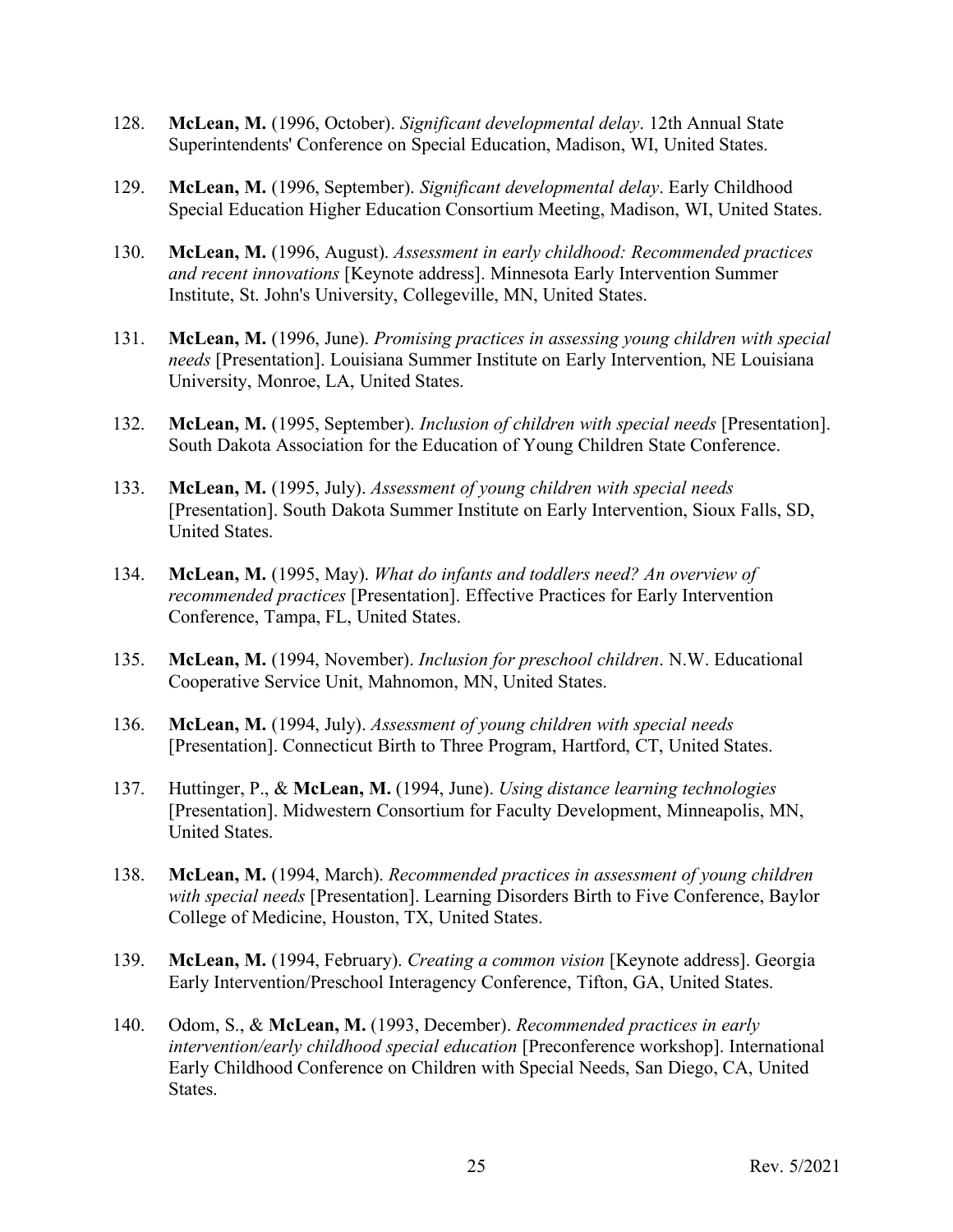- 141. **McLean, M.** (1993, October). *Identification of children with special needs*. Turtle Mountain Head Start, Belcourt, ND, United States.
- 142. **McLean, M.** (1993, August). *Recommended practices in early intervention* [Presentation]. Early Intervention Summer Institute, University of Montana, Missoula, MT, United States.
- 143. **McLean, M.**, & Haas, L. (1993, July). *Assessment of caregiver-child interactions* [Presentation]. Louisiana Early Education Program Conference, New Orleans, LA, United States.
- 144. **McLean, M.** (1993, February). *Recommended practices in assessment* [Presentation]. North Dakota Council for Exceptional Children Preconference Workshop, Fargo, ND, United States.
- 145. Odom, S., & **McLean, M.** (1992, December). *Best practices in early intervention* [Presentation]. International Early Childhood Conference on Children with Special Needs, Washington, DC, United States.
- 146. **McLean, M.** (1992, April). *Best practices in early intervention* [Presentation]. Focus '92 Conference, Victoria, BC, Canada.
- 147. **McLean, M.** (1992, January). *Young children with special needs* [Presentation]. East Central Georgia Learning Resources System, Dublin, GA, United States.
- 148. **McLean, M.** (1991, November). *Family-focused intervention* [Presentation]. Project PHIT, Florida Atlantic University, Boca Raton, FL, United States.
- 149. Mayfield, P., & **McLean, M.** (1991, October). *The effect of signing key words with preschool children with hearing impairments* [Presentation]. International Early Childhood Conference on Children with Special Needs, St. Louis, MO, United States.
- 150. McCollum, J., Yates, T., & **McLean, M.** (1991, October). *Supervision models and practices for preservice preparation of early interventionists* [Presentation]. International Early Childhood Conference on Children with Special Needs, St. Louis, MO, United States.
- 151. **McLean, M.** (1990, November). *Behavior management in preschool special education* [Presentation]. Project PHIT, Florida Atlantic University, Boca Raton, FL, United States.
- 152. **McLean, M.** (1990, July). *Assessment of infants and young children with multiple disabilities* [Presentation]. Southeast Regional Division for Early Childhood Conference, Atlanta, GA, United States.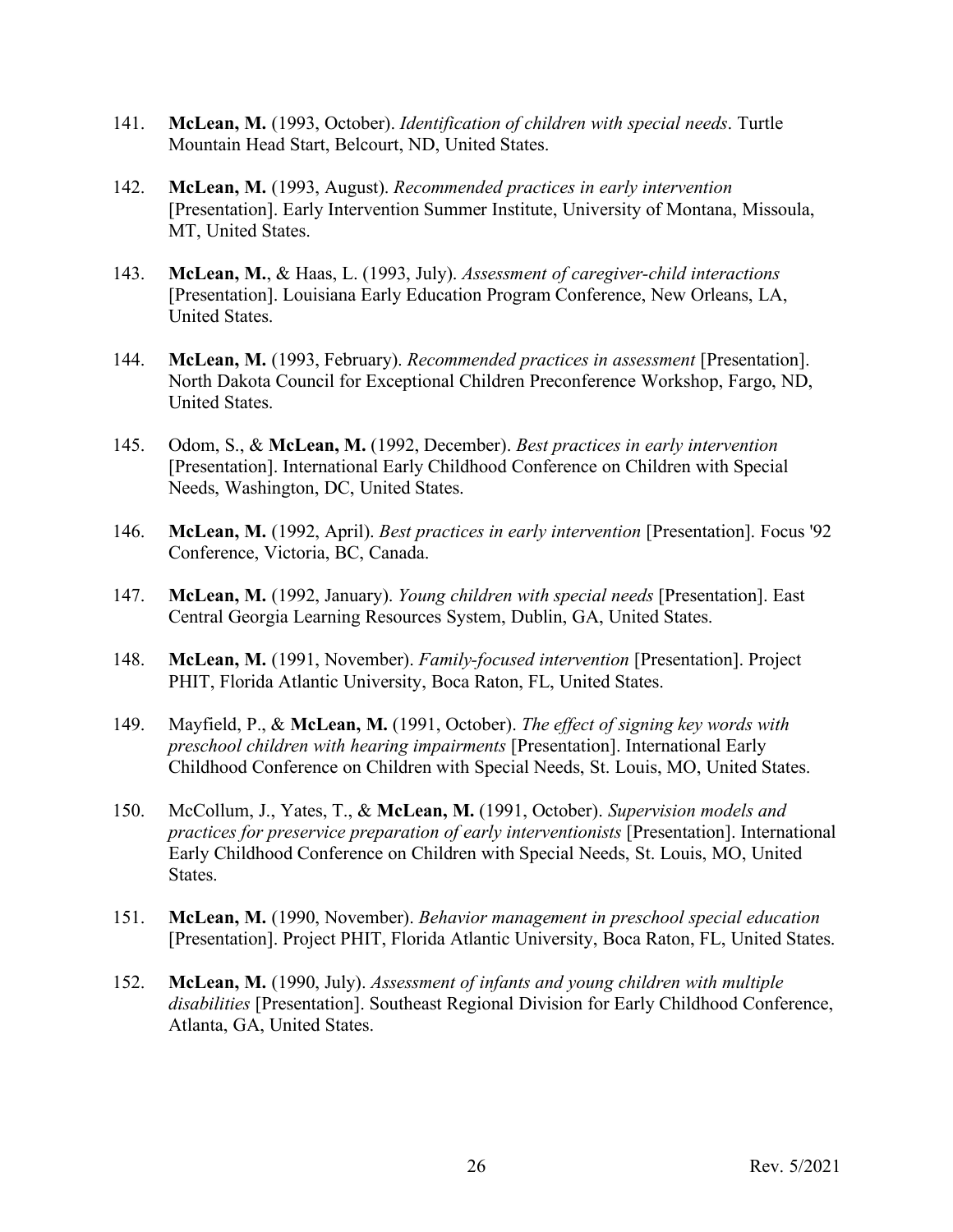- 153. **McLean, M.** (1990, April). *Assessment of infants and young children with severe disabilities* [Presentation]. Early Intervention Conference, University of Connecticut Health Center, Cromwell, CT, United States.
- 154. **McLean, M.** (1990, April). *Assessment of infants for intervention planning* [Presentation]. Infant Intervention Conference, Children's Hospital Medical Center, Akron, OH, United States.
- 155. Hanson, M., & **McLean, M.** (1989, December). *Early childhood personnel preparation* [Presentation]. Pre-Conference Seminar for the Association for Persons with Severe Handicaps Conference, San Francisco, CA, United States.
- 156. Baird, S., McCormick, K., & **McLean, M.** (1989, October). *Parent paraprofessional intervention* [Presentation]. Division for Early Childhood National Conference, Minneapolis, MN, United States.
- 157. **McLean, M.** (1989, September). *Exceptionality in young children.* East Alabama Early Intervention Organization Conference, Opelika, AL, United States.
- 158. **McLean, M.** (1989, September). *Personnel preparation* [Presentation]. Alabama Early Intervention Conference, Birmingham, AL, United States.
- 159. Baird, S., Haas, L., McCormick, K., & **McLean, M.** (1989, April). *Parent paraprofessional early interventionists: A parent-friendly model for extending professional services* [Presentation]. Council for Exceptional Children International Convention, San Francisco, CA, United States.
- 160. **McLean, M.** (1989, March). *Intervention opportunities for infants and young children with multiple disabilities: Integrating educational programs for severely handicapped, less handicapped and non-handicapped preschoolers* [Presentation]. Connecticut 2nd Annual Early Intervention Conference, Cromwell, CT, United States.
- 161. **McLean, M.** (1989, March). *The IEP and functional skills* [Presentation]. 3rd Annual Georgia Handicapped Preschool Conference, Atlanta, GA, United States.
- 162. **McLean, M.** (1989, February). *Mainstreaming young children with disabilities.* Montgomery Area Friends for Life Organization, Montgomery, AL, United States.
- 163. **McLean, M.** (1988, December). *Personnel preparation in early intervention* [Presentation]. Association for Persons with Severe Handicaps Conference, Washington, DC, United States.
- 164. Harbin, G., **McLean, M.**, & Karp, J. (1988, November). *Maintaining an effective interagency coordinating council* [Presentation]. Division for Early Childhood National Conference, Nashville, TN, United States.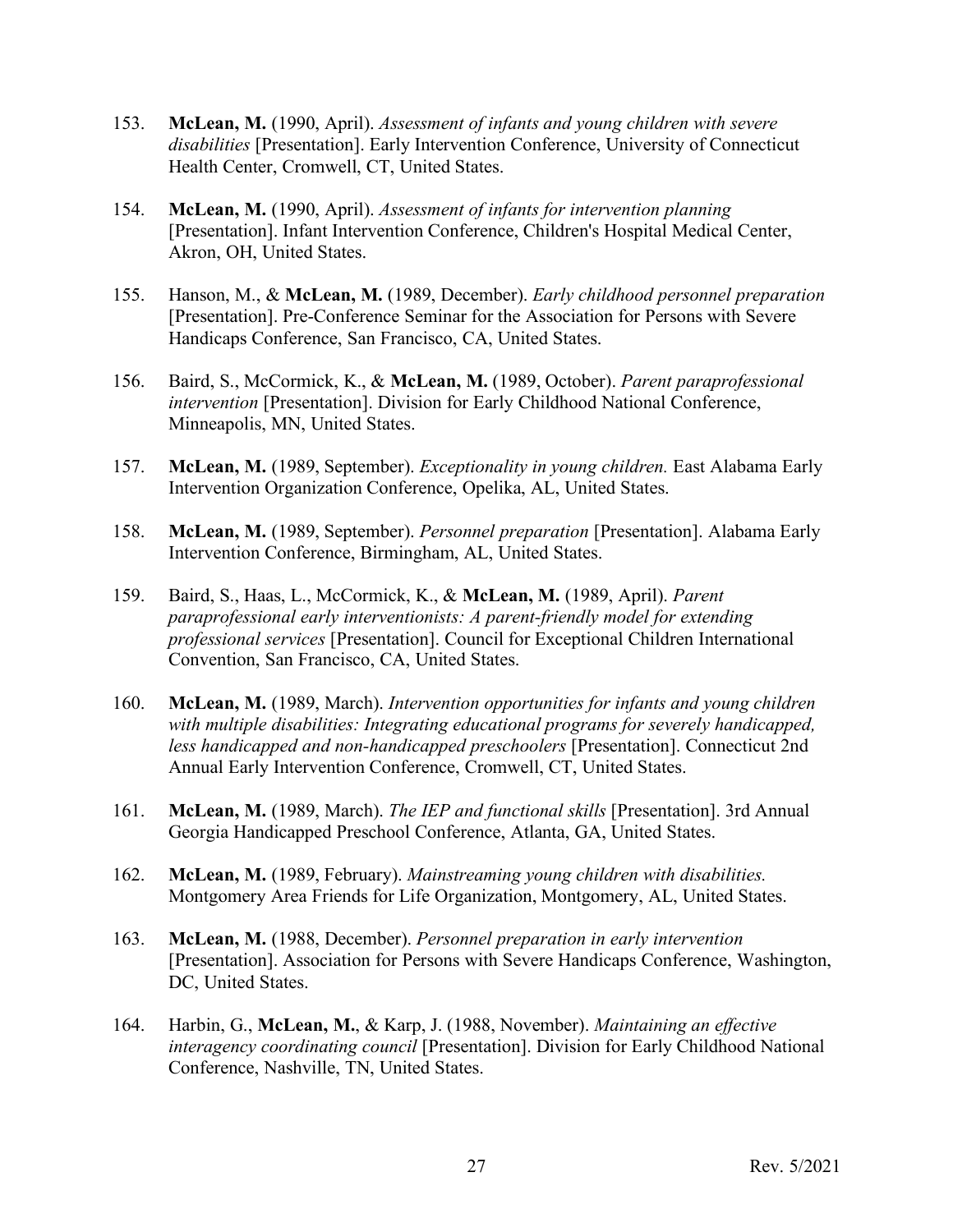- 165. **McLean, M.** (1988, November). *Assessment and intervention with preschool handicapped children.* Georgia Learning Resources Center, Columbus, GA, United States.
- 166. **McLean, M.** (1988, September). *Assessment and intervention with preschool handicapped children.* Georgia Learning Resources Center, Dublin, GA, United States.
- 167. **McLean, M.** (1988, September). *Intervention with preschool handicapped children.* Georgia Learning Resources Center, Macon, GA, United States.
- 168. **McLean, M.** (1988, August). *Assessment and intervention with preschool handicapped children.* Alabama Department of Education, Montgomery, AL, United States.
- 169. **McLean, M.** (1988, July). *INSITE Curriculum for multihandicapped children.* The Parent Infant Program Summer Conference, Alabama Institute for Deaf and Blind, Talladega, AL, United States.
- 170. **McLean, M.** (1988, April). *Assessment* [Presentation]. Conference of National Significance on Early Childhood Intervention, sponsored by the Program for Exceptional Children and Youth, Alabama Department of Education.
- 171. **McLean, M.** (1988, April). *Functional programming in early childhood and familyfocused intervention with young children* [Presentation]. Focus 88-A Conference of Teachers of the Severely Handicapped, University of Victoria, Victoria, BC, Canada.
- 172. **McLean, M.** (1988, March). *Assessment and intervention with preschool handicapped children.* Georgia Learning Resources System, Rome, GA, United States.
- 173. **McLean, M.** (1988, March). *Model demonstration projects: A focus on families* [Presentation]. Early Intervention: Innovations in Service Delivery Conference, sponsored by the Pediatric Research and Training Center, University of Connecticut Health Center, Danbury, CT , United States.
- 174. Bruder, M. B., & **McLean, M.** (1987, December). *Personnel preparation for early interventionists: What the government is funding and what interventionists want* [Presentation]. 5th Biennial National Training Institute of the National Center for Clinical Infant Programs, Washington, DC, United States.
- 175. **McLean, M.** (1987, October). *Issues in early intervention* [Presentation]. American Association on Mental Deficiency–Alabama Chapter, Montgomery, AL, United States.
- 176. **McLean, M.** (1987, October). *The use of the Battelle Developmental Inventory in programs for young children with special needs* [Presentation]. Commonwealth of Virginia Department of Education Annual Conference for Preschool Teachers of the Handicapped, Richmond, VA, United States.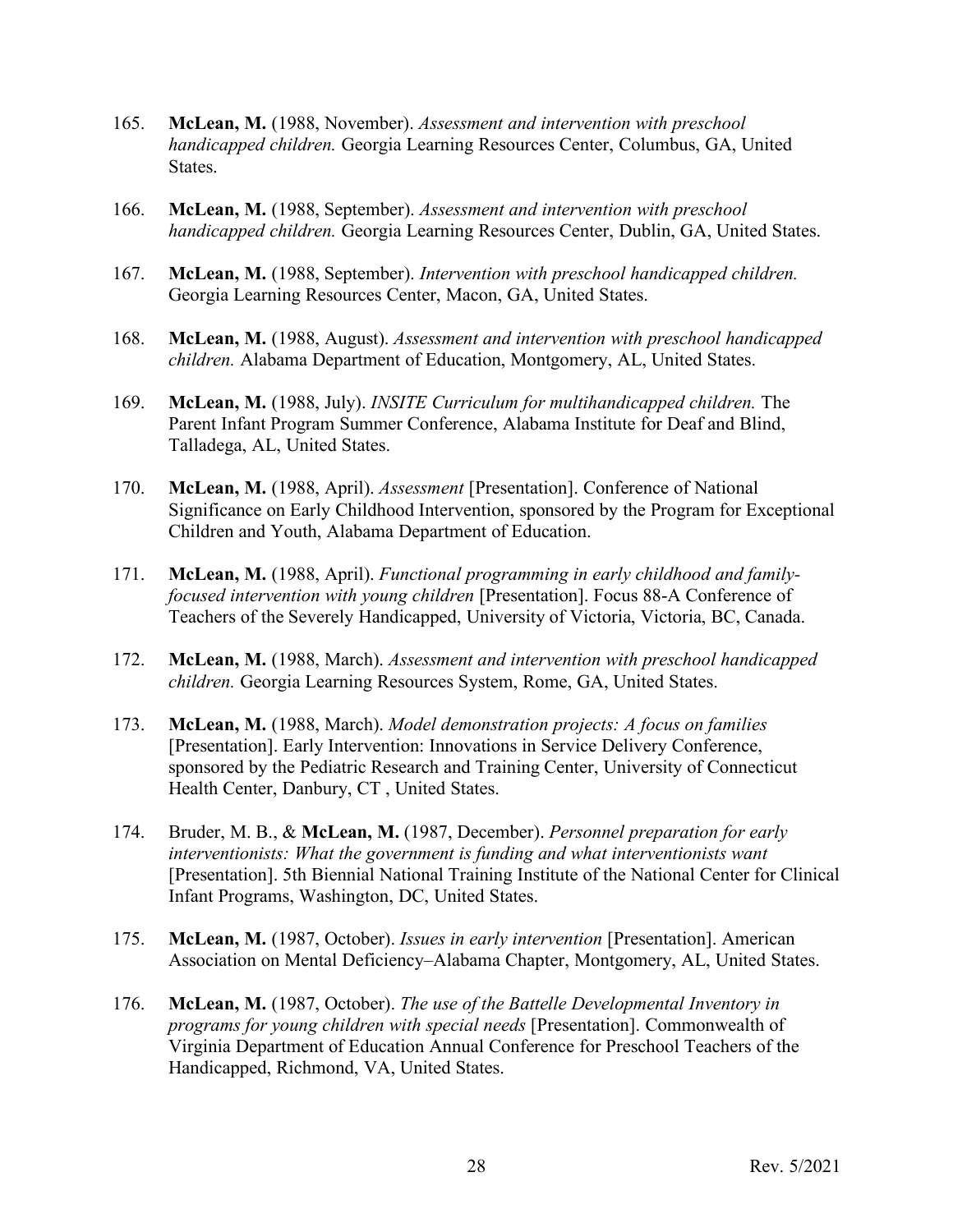- 177. **McLean, M.** (1987, July). *Developmental screening and programmatic assessment* [Presentation]. Conference on the Assessment of Preschool Handicapped Students, sponsored by the Alabama State Department of Education, Montgomery, AL, United States.
- 178. **McLean, M.** (1987, July). *INSITE Intervention Program for multihandicapped children* [Presentation]. Parent Infant Program Summer Conference, Alabama Institute for Deaf and Blind, Talladega, AL, United States.
- 179. **McLean, M.**, & McCormick, K. (1987, May). *Two studies of the concurrent validity of the Battelle Developmental Inventory* [Presentation]. Conference sponsored by the Early Childhood Research Institutes: "Focusing on the Future: Linking Research, Policy and Practices in Early Intervention," Washington, DC, United States.
- 180. **McLean, M.** (1987, April 1–3). *Functional programming in early childhood* [Presentation]. Focus '87 Conference, University of Victoria, BC, Canada.
- 181. **McLean, M.** (1987, February 6). *Teaching young children with special needs* [Presentation]. Multnomah County Developmental Disabilities Preschool Conference, Marylhurst College, Portland, OR, United States.
- 182. **McLean, M.** (1987, January). *Energizing for integration* [Presentation]. Georgia Department of Mental Retardation, Macon, GA, United States.
- 183. **McLean, M.** (1984, August). *Working with families* [Presentation]. State of Texas Early Childhood Intervention Program, Summer Workshop, Austin, TX, United States.
- 184. **McLean, M.** (1984). *Suggestions for establishing a home program for young handicapped children* [Presentation]. Council for Exceptional Children Annual Convention, Washington, DC, United States.
- 185. **McLean, M.**, & Burdg, N. (1983, February). *Working with families of the severely handicapped* [Presentation]. State of Alabama Council for Exceptional Children Conference, Birmingham, AL, United States.
- 186. **McLean, M.** (1982, November). *Family-focused early intervention* [Presentation]. Georgia Council for Exceptional Children Conference, Columbus, GA, United States.
- 187. **McLean, M.** (1982, August). *Working with families of young children* [Presentation]. Annual Staff Development Conference, Georgia Psychoeducational Centers, St. Simons Island, GA, United States.
- 188. **McLean, M.** (1982, March). *Alternative models for infant programming* [Presentation]. "Early Years—Special Years" Conference, Athens, GA, United States.